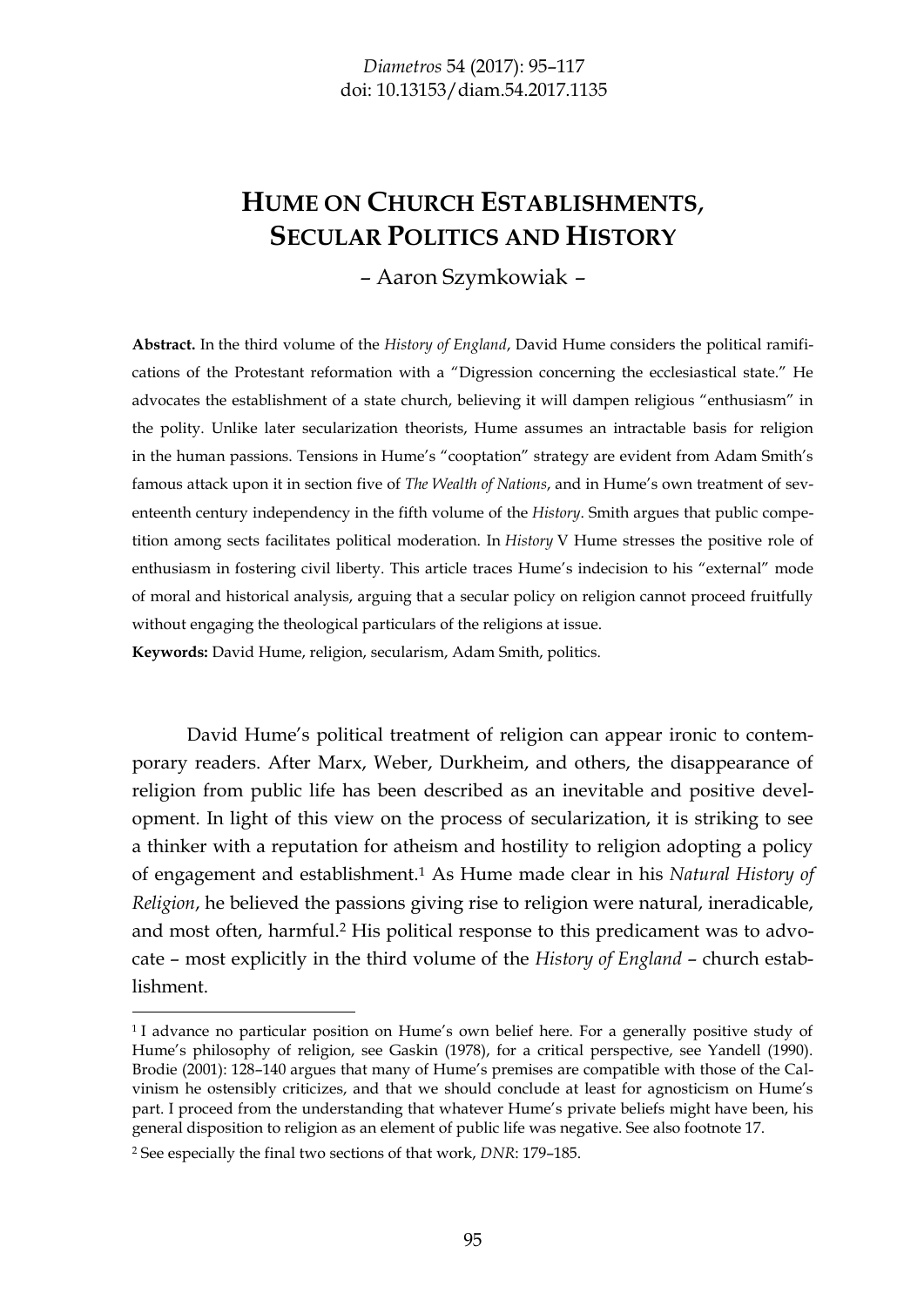In assessing Hume's philosophy of religion, Jennifer Herdt has argued that Hume "dismembered theistic belief."<sup>3</sup> That is, he isolated purely religious questions from social ones, creating a space where theological disputes were rendered independent of any practical ramification. In this, Hume was actively shaping the public definition of religion so as to minimize its impact. Following Herdt's thesis, I will suggest that we may view Hume's philosophy of religion as one half in a division of intellectual labor; his political considerations on religious institutions represent the second half. Hume's establishment reflections apply to religious politics a secularized, non-religious interpretive lens, the goal being to stabilize and moderate the polity. In the following pages, I will locate the basis of Hume's support for Anglican establishment in his worries on enthusiasm, with the idea that his approach to the question of religious passions is conditioned by his fully "external" mode of moral and political analysis. I will examine his "cooptation" strategy from two critical angles. The first is Adam Smith's famous attack on it in section V of the *Wealth of Nations*; Smith's "competition of sects" approach calls into question Hume's phenomenology of religious passion. Second is Hume's own prevarication on establishment in the fifth volume of the *History*, where he connects toleration to Protestant independency. I conclude by suggesting that some lessons emerge from Hume's indecision. His grudging adoption of "independent" interpretive premises suggests the futility of a thoroughly instrumental account of religion; there are limits to an external and non-theological hermeneutic of religious politics.

## **Establishment in** *History* **III**

Hume's most direct statement on church-state relations appears in quite succinct form at the beginning of *History* III, Chapter 29.<sup>4</sup> In discussing the initial stages of the Protestant Reformation, Hume says he will address the theological disputes at issue, and the particular "abuses" that generated a need for reform. He nonetheless takes initial leave of theology, arguing that we should consider the reasons "why there must be an ecclesiastical order, and a public establishment of religion in every civilized community."<sup>5</sup> Summarized briefly, his argument is as follows: In every state, there are professions needing no help from a magistrate

<sup>3</sup> Herdt (1995): 258.

<sup>4</sup> Hume's remarks on religious institutions within the *History* are too numerous to survey fully in a study of this brevity. I focus here on the III.29 statement for its being his most cogent *philosophical* statement on the matter, and for its having been received, by Smith most directly, as encapsulating Hume's thoughts on the issue.

<sup>5</sup> *H* III: 134–135.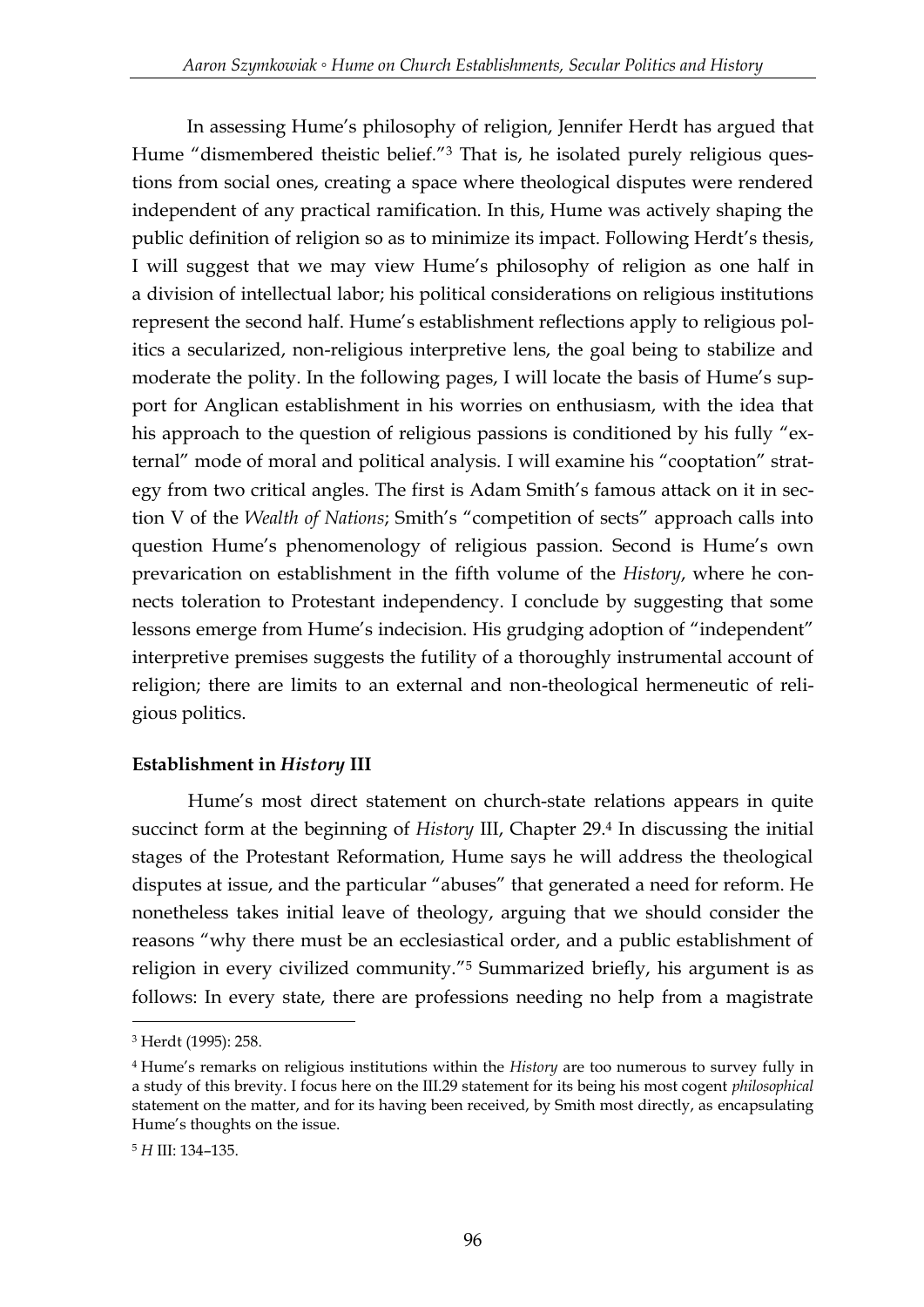because they benefit their practitioners directly. Others need encouragement, since they aid the public, but do not necessarily benefit the people who would engage in them. The question requiring examination is whether the clergy can be thus described, and by extension, whether religion itself needs encouragement as a public force. Hume's suggestion is that any prudent leader will wish to discourage "interested diligence" in the clergy, because in all religion "except the true" such diligence is pernicious. Each religious leader will strive to outpace his competitors by exciting "disorderly affections of the human frame," appealing to the most outlandish and superstitious doctrines. This reading understands religious passions to be publicly disruptive, requiring at least some direction, and perhaps more, a dampening. The solution is to "bribe [the leaders' – A.Sz.] indolence" by fixing salaried offices, rendering this would-be contest in "ghostly practice" unnecessary. Hume concludes by observing that most establishments begin with religious justifications, though they prove useful for political interests, and should be maintained on this basis.<sup>6</sup>

Some obvious questions emerge: First, Hume typically emphasizes particulars before drawing broad generalizations, but he pointedly reverses the order in this case – why? Second, Hume does not specify whether religious "enterprise" needs state incorporation because it wants direction or because it requires attenuating: Is religion ever beneficial? Third, there is the logic of incorporation itself. If one wishes to mitigate religious enthusiasm, what reasons are there to suppose that the "bribing" will be effective?

Hume discusses generalization and theoretical inference in several of his essays, particularly *Of National Characters*, *Of the Rise and Progress of the Arts and Sciences* [*RPAS*], and *Of Commerce*. In the last-mentioned work, he cautions against the too-quick use of "abstruse" thought, but supports nonetheless some theorizing in "general" subjects where "our speculations can scarcely ever be too fine, provided they be just."<sup>7</sup> He sees this as a practical matter, saying that "it is the chief business of philosophers to regard the general course of things. I may add, that it is also the chief business of politicians."<sup>8</sup> A similar claim appears in the *RPAS* essay, where Hume expresses higher confidence regarding the discernment of causes where forces operate on great numbers.<sup>9</sup> These themes were solidly instituted by the time Hume was writing the *History*. We must therefore regard his "digres-

<sup>6</sup> Ibidem.

<sup>7</sup> *EPML*: 254.

<sup>8</sup> Ibidem. See also *EHU*: 150–152 (8:7–12).

<sup>9</sup> *EMPL*: 112.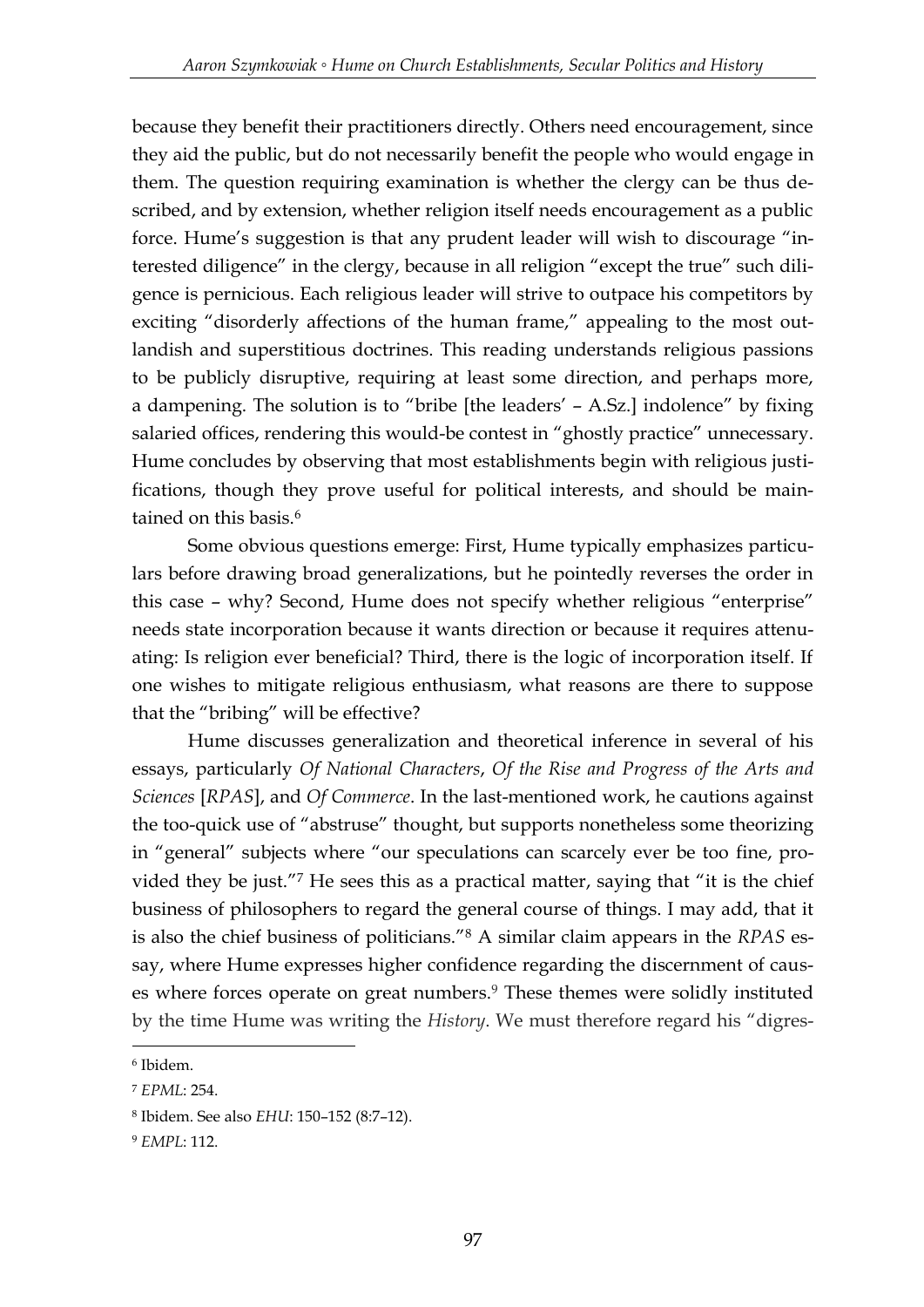sion" on establishment as a deliberate claim on general causes for a political end. The goal of managing religion, in other words, involved a "just" generalization. The nature of this generalization, however, is opaque. The problem is magnified by the fact that in speaking of religious matters elsewhere, Hume is quite circumspect concerning just how much of general causes can be known from limited effects 10

This raises our second question, "a generalization on *what*?" or "what is being treated by establishment?" Hume addresses this matter, albeit obliquely, in the essay *Of Superstition and Enthusiasm* [*SE*], and further in the second *Enquiry*. *SE*  precedes the *History* by a decade and introduces some basic themes on the political working of the passions. Hume classed older religious sects, suffused with ritual and dominated by priests, as "superstition," producing "weakness, fear, melancholy, [and] ignorance." His obvious target here is Roman Catholicism. By contrast he placed the newer Protestant sects – especially those derived from the teachings of Calvin – under the category of "enthusiasm." These came from "hope, pride, presumption, a warm imagination, together with ignorance."<sup>11</sup> Superstition and enthusiasm corrupt "true religion." I assume here a minimal sense of this curious term, meaning that where "true religion" appears, men act as they would by force of nature alone.<sup>12</sup> This assumption, like the *SE* argument itself, follows the tenor of Hume's epistemology and historiography: passions generate doctrines, not the other way around. Upon observing that violent and presumptive emotions generate a certain species of doctrine or institution, Hume deduces from English events that enthusiasm flares up violently, settles down, and facilitates civil liberty in the process.<sup>13</sup> But just how universal is this process? Does it indicate a general cause, upon which a magistrate may work? Is the process of weakening enthusi-

<sup>&</sup>lt;sup>10</sup> See, for instance, *EHU*: 189-194 (11:9-23) where Hume establishes this point with respect to metaphysical or theological conjectures on the divine. The present issue concerns the apparently more concrete matter of passions and their political effects. A difficulty, however, lies in the fact that these are passions *about* theological conjectures. The question is therefore whether we can explain and generalize regarding these passions without entering into conjectures about those conjectures. <sup>11</sup> *EMPL*: 74.

<sup>&</sup>lt;sup>12</sup> There are more and less morally expansive interpretations of this concept. See Willis (2015) and Marusic (2012), respectively, for examples. Garrett (2012) makes a compelling case that Hume's intent – at least in *DNR* – was in fact epistemological.

 $13$  Conti (2015) suggests that Hume changes his mind on the question of whether enthusiasm itself, or instead its aftereffects, generate toleration. On my interpretation, this ambivalence is a consequence of Hume's mode of interpretation, and does not necessarily reflect a change in his assessment of events.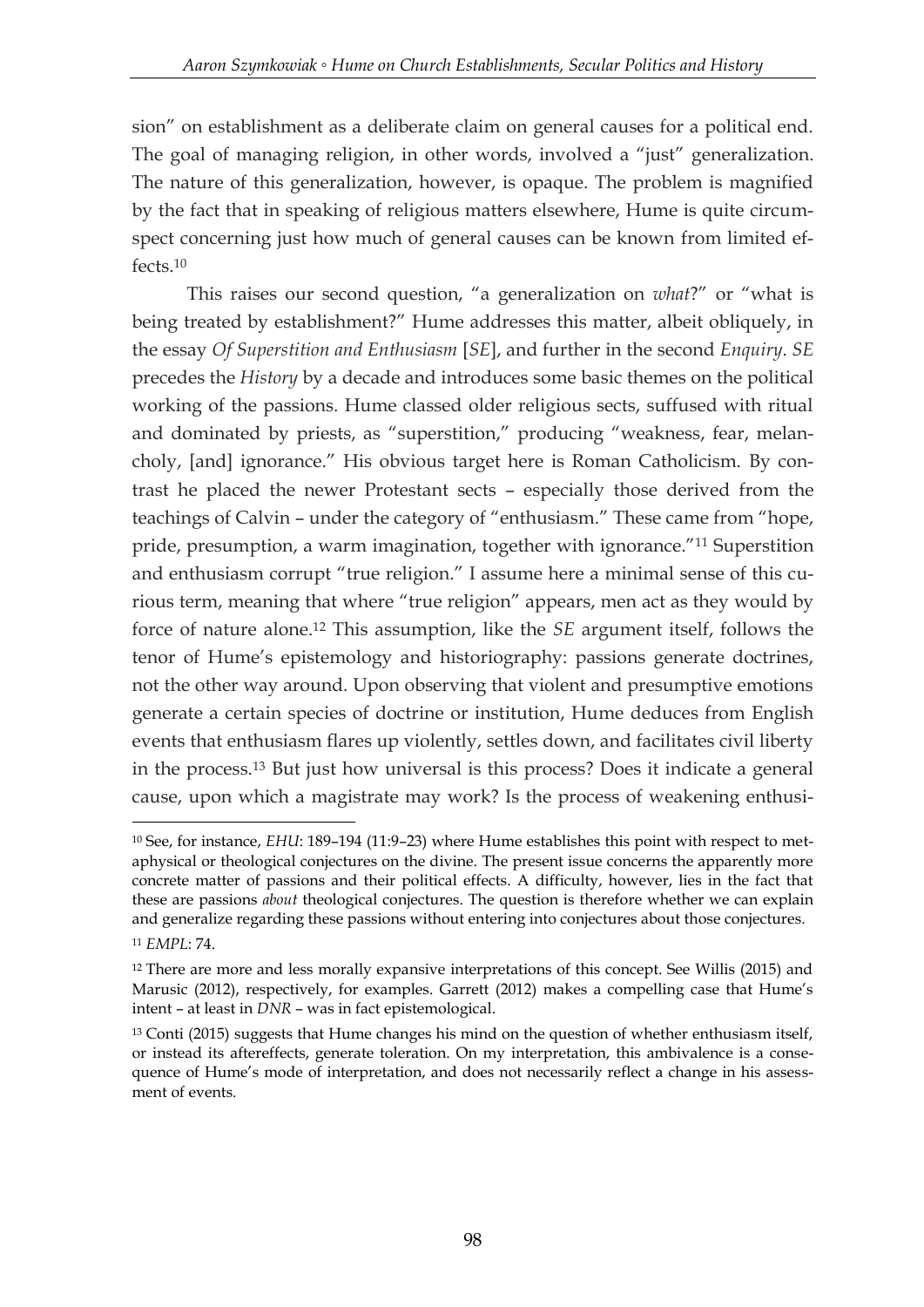asm the same as removing religion itself, or merely its worst effects?<sup>14</sup> And to these questions we should add one concerning Hume's aim: Is it in fostering civil liberty, or rather, as seems more immediately the case in *History* III, preserving order and moderation?<sup>15</sup>

Even if we assume a clear answer to this last matter, Hume's retrospective mode of analysis poses some troubling issues for a politician, who will face our third question. Should he favor establishment of *any* religion, or do only some of them admit of "bribing?" On what grounds do we expect that our best chance at dampening harmful emotion is establishment? Hume's answer in *History* III is that establishment dealt with a persistent force, that it diverted "metaphysical" impulses into lower, economic ones, and perhaps more basically, that a certain portion of religious motivation is always tied up with a thirst for pre-eminence. Religious feeling is a given, but its form and subsequently its strength are elastic, responsive to political incentives. The aim is to fix a "languid" default and prevent its being prevailed upon by enterprising innovators.<sup>16</sup> This facilitates moderation in the polity, though not because religion itself generates moderation. Hume assumes a rough but stable middle in the passions; religious fanaticism decenters the polity from this middle. Attenuate fanaticism, Hume argues, and one thereby fosters moderation in the polity. But, it is far from necessary that Hume's incorporating position should follow from his basic assumption of a natural middle. This is clear from Adam Smith's critique, which appears in Section V of *WN*. Smith shares Hume's view on the political dangers of religious enthusiasm, but differs in his prescription.

### **Smith's Critique, Religion, and History**

<u>.</u>

Politically speaking, Adam Smith's goal for religion is similar to Hume's. 17 In Smith's words, it is to foster "pure and rational religion, free from every mix-

<sup>14</sup> The question is always subject to some ambiguity, since according to Hume, what people *ought* to conclude from religious thoughts is different from what they *do* conclude from them in practice. See *EHU*: 197–198 (11:28–30), and also the discussion between Cleanthes and Philo at *DNR*: 121–123 (12: 9–13) on whether religion augments or inhibits natural virtue.

<sup>&</sup>lt;sup>15</sup> I side with those readers who find in Hume a premium on the latter. Nonetheless, I want to suggest that Hume's hermeneutic stance makes the *philosophical* case for his emphasis rather difficult. <sup>16</sup> *H* III: 136.

<sup>&</sup>lt;sup>17</sup> The traditional impression that Smith maintains a more favorable posture to religion than Hume has come under increasing scrutiny. See Kennedy (2013). Hume's animus is best captured by his abortive foray into Swiftian satire, the "Bellmen's Petition." See Stewart (1997) and Emerson (1997). There appears little reason to think either man seriously entertained traditional religious positions.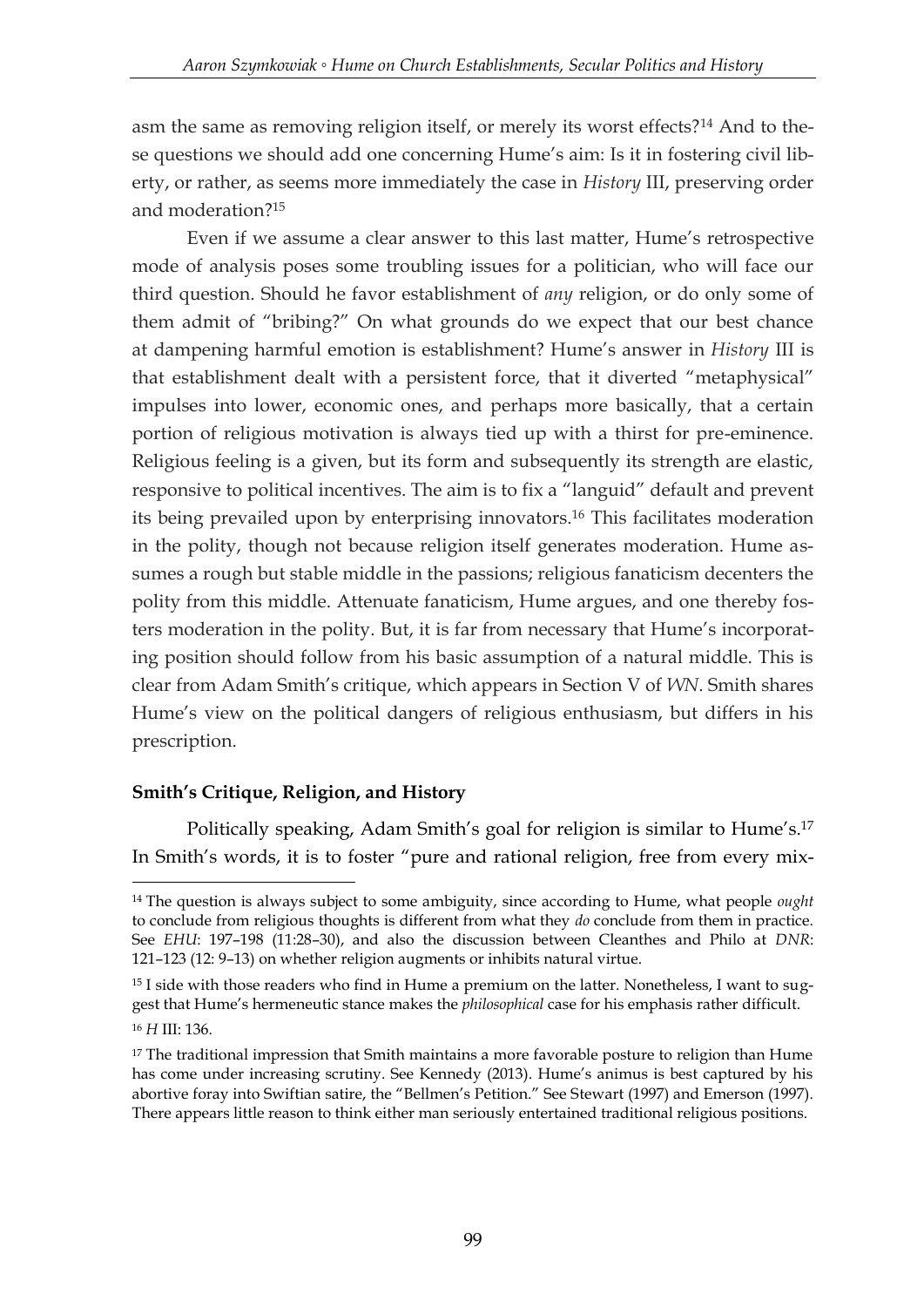ture of absurdity, imposture, or fanaticism."<sup>18</sup> Still, Smith advocates religious liberty in the *WN* by *repudiating* Hume. After quoting Hume's *History* III argument at length, Smith advances a two-part account for the reduction of religious power. His analysis of secularization is more thorough and consistent than Hume's, though it may be asked whether analytic rigor is purchased at the cost of moral subtlety. Smith observes that political goals are seldom the ends for which states establish churches. As we have seen, Hume had already introduced this point. Yet Smith pushes it in a new direction, tracing the connection of religion and politics explicitly to conflict. The idea is not, as some in later centuries have it, that conflict vanishes without religion. It is instead that religion is the natural repository of, and vehicle for, inflamed passions. Each party "has either found it, or imagined it, for its interest, to league itself with some one or other of the contending religious sects."<sup>19</sup> Once one has "called in the aid of religion," then its tenets are magnified in power with the victory of the adopting party.

Smith suggests that it might be advantageous to have a multiplicity of sects, and with it a growth of individual conscience. By facilitating a "market" in faiths, a general moderation of enthusiasm will follow more effectively from competition than it would from an establishment, itself set in place by merely one dominant form of irrationality. Smith is skeptical of even the initial reasons for adopting religion: political parties either "find it," or "imagine it" in their interest to enlist religion's help. But where does "real" interest shade into "imagined" interest? If it is difficult for the philosopher to fix boundaries here, then it is more so for the politician. Seemingly undermining his own prescription, Smith doubts whether a law for complete religious toleration could be established in any country, since "positive law always has been, and probably always will be, more or less influenced by popular superstition and enthusiasm."<sup>20</sup> Because the boundaries between enthusiasm and "pure" religion are never entirely clear, it would be folly to expect the politician alone fully to act for them. The best he can do in facilitating the cause of moderation is to blunt some of the excesses of "austere" morality by encouraging science and philosophy among the upper orders of society, and by supplying "publick diversions" for the lower. <sup>21</sup> There is one more part to Smith's policy: emoluments to clergy – if any – should be low and equal, redirecting the drive to

<sup>18</sup> *WN*: 793 (V.i.g.8).

<sup>19</sup> Ibidem: 792 (V.i.g.7).

<sup>20</sup> Ibidem: 793 (V.i.g.8).

<sup>21</sup> Ibidem: 796–797 (V.i.g.15–16).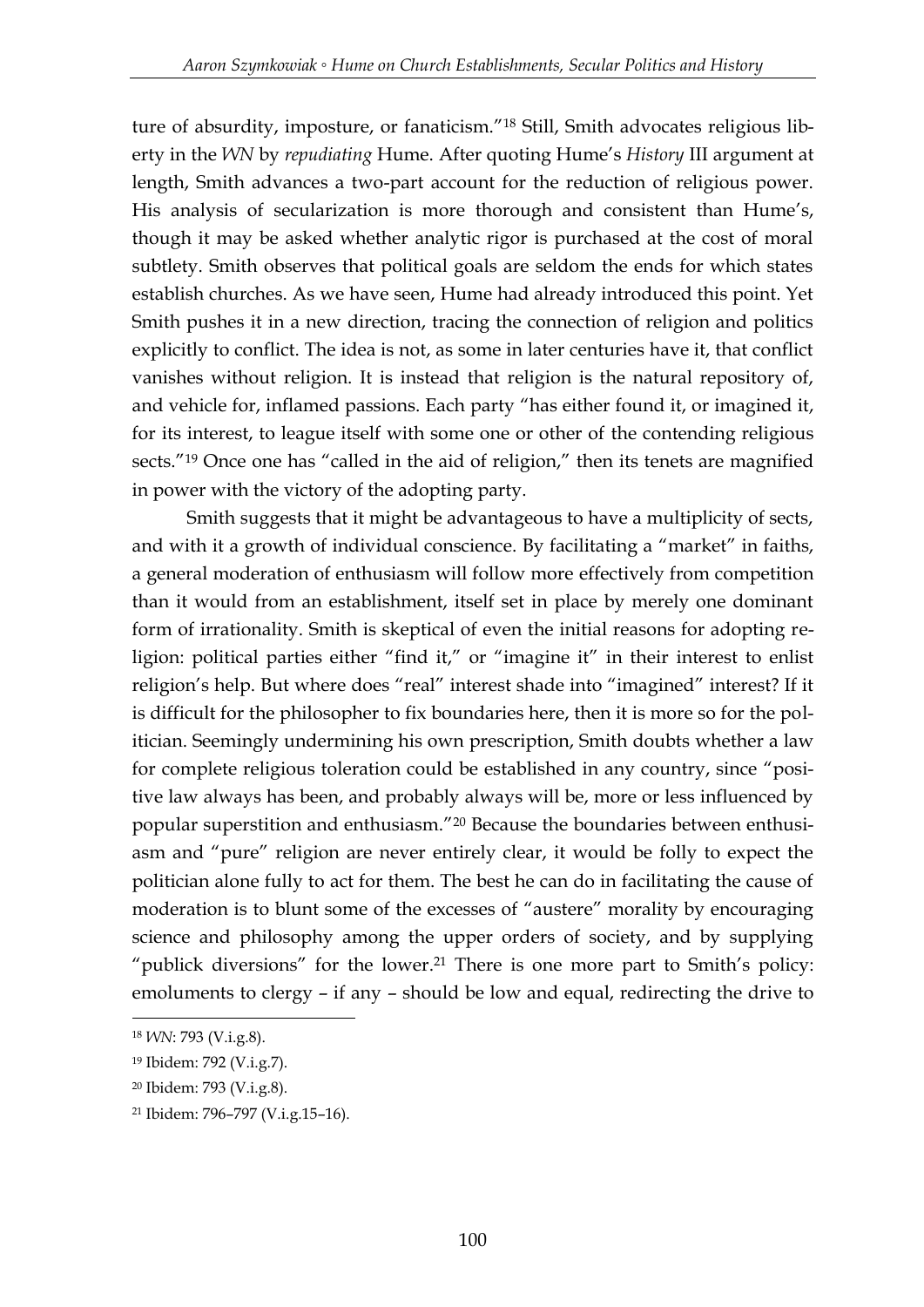preeminence into academic pursuit. Crucially, Smith did not think these prescriptions effective – especially the last – in just any circumstance.<sup>22</sup>

At this juncture some problems should be evident: Why prescribe science and entertainments? Indeed, why bother with approaching "rational religion" at all if it is doomed to fall before popular superstition and enthusiasm? Hume's view appears comparatively more sensible: *own* what cannot be rooted out. Smith's point on the equality of clerical offices seems at best a mere adjustment of Hume's policy, at worst a multiplication of its difficulties. Most obviously, it *presumes* an establishment – is Smith blatantly contradicting himself? Further, how does Smith warrant a *Presbyterian* establishment? These matters are resolved by the second, historical-materialist part of the *WN* account. Smith saw developments under the Presbyterians as manifesting certain psychological and economic forces, and his argument represents a more clearly drawn doctrine on this matter than Hume's.

We began by exploring Hume's moral/political view on generalizations, noting his claim that religious passions were amenable to redirection through economic incentives. Hume did not, though, believe that such passions could be directed *entirely* in this way. Smith goes further, saying that redirection is impossible – at least from conscious decision. His innovation is in the claim that history and social development would accomplish what political design might not. He presses this theory by way of a long discursus on the property relations of the Catholic Church. The monopoly of the Church on land created a "rent" both in money and morality. The moral economy of beneficial acts was perforce "cornered," defined to suit one organization. Under such conditions, competition among religious views was impossible. The Reformation broke this monopoly, because developments in religion and morals were inseparable from those in land and commerce.

Most contemporary readers will register a forerunning of Marx in this argument, but Smith is not working in such a determinist framework. His secularization argument in *WN* fits comfortably with the "invisible hand" of *TMS* IV: <sup>23</sup> it connects an inadvertent moral or economic phenomenon at the individual level with a social process. Indeed, the proper frame of reference here is the "stadial" speculative history found in Millar, Robertson, Kames, and elsewhere in Smith.<sup>24</sup> The direct forerunning is as much moral as economic, more of Kant rather than of Marx. As in Kant's "guarantee" of perpetual peace, Smith argues that we might

<sup>22</sup> Ibidem: 810–813 (V.i.g.39–41).

<sup>23</sup> *TMS*: 183–185 (IV.i.10).

<sup>24</sup> For a discussion of Scottish "four-stage" speculative history see Pocock (2006) and Bowles (1985).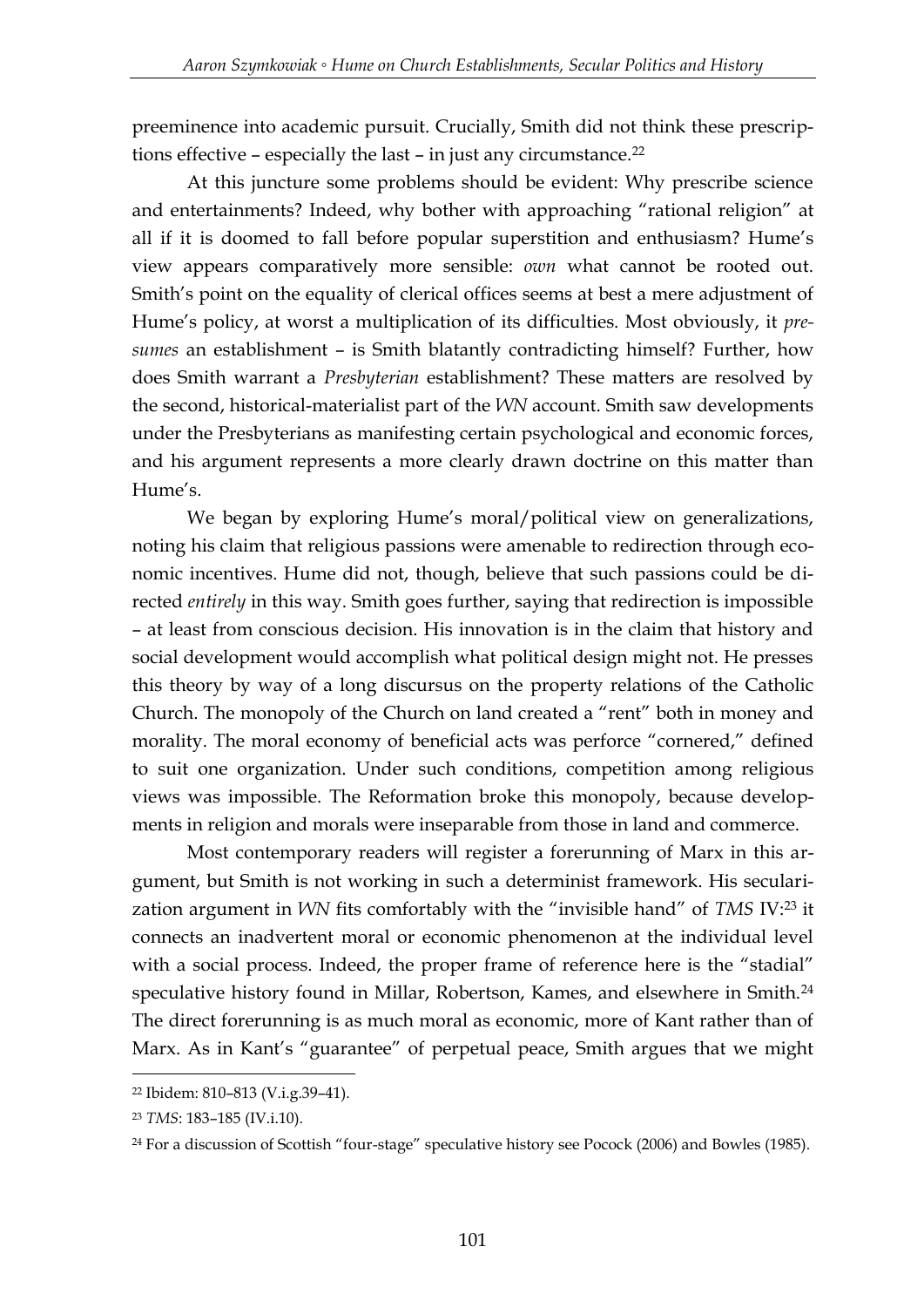plausibly infer a direction of events, and that this suffices morally for adopting a goal. He projects that with the relative "independence" achieved through Protestantism in general, and Presbyterianism in particular, the economic and spiritual power of the Catholic Church "is now likely, in the course of a few centuries more, perhaps, to crumble into ruins altogether."<sup>25</sup> Having adopted what we might call a loose historical *telos*, Smith defines high-church establishment as inherently "anti-civil." This produces a much clearer repudiation of Catholicism – and conceivably, high Anglicanism – than we find in Hume. In Smith's telling, the *purpose* of secularization is the replacement of superstition with enthusiasm, and the subsequent blunting of enthusiasm by means of competition. A market in belief will produce this result, but for reasons emerging from the historical narrative, it will do so only at a particular juncture.

Smith, therefore, advances some very specific answers to the questions we directed at Hume. Religion serves political and moral ends, facilitating the development of individual conscience. It does so, however, through larger processes of social change, and not at the behest of any conscious political direction. Smith gives us a distinctly anti-Erastian argument, one specifically hostile to the older religious institutions Hume had described as "superstitious"; still, one cannot "bribe" religious power where socio-economic progress has not loosened its moral grip. Once that grip is broken, state measures (science, entertainments, low equality of offices) sustain market processes already underway. There can be no hope that high religious institutions will produce lasting political moderation; this is to misunderstand their place.<sup>26</sup> Hume's *SE* parallels Smith's history of religion in *WN*: superstition abates, enthusiasm rages, then moderates, producing liberty. But tellingly, he refuses there, and in *NHR* and *DNR*, to adopt Smith's economistic teleology as an operating generalization. Moral concerns, in other words, do not strictly parallel economic ones. The very manner of generalizing is more circumspect: particular and psychological, rather than sweeping and historical.

This difference in generalizing follows from some basics of Hume's moral philosophy, which puts larger speculative impulses at arm's length, but does so in a different manner than Smith's moral theory does. In moral description Smith focuses typically on *internal* mechanisms of the imagination.<sup>27</sup> His *speculative* inferences, meanwhile, depart from this second-person frame; they are *external*, as in

<sup>25</sup> *WN*: 802–803 (V.i.g.24).

<sup>26</sup> Sabl (2009) reads Hume's theory as approaching this conclusion, generating a parallel not only between Hume and Smith on tolerance, but also between Hume's positions on tolerance and justice. For reasons explored anon, this appears to the present author as too strong a conclusion.

<sup>27</sup> See Carrasco (2011) on the implications of Smith's internal focus in moral description.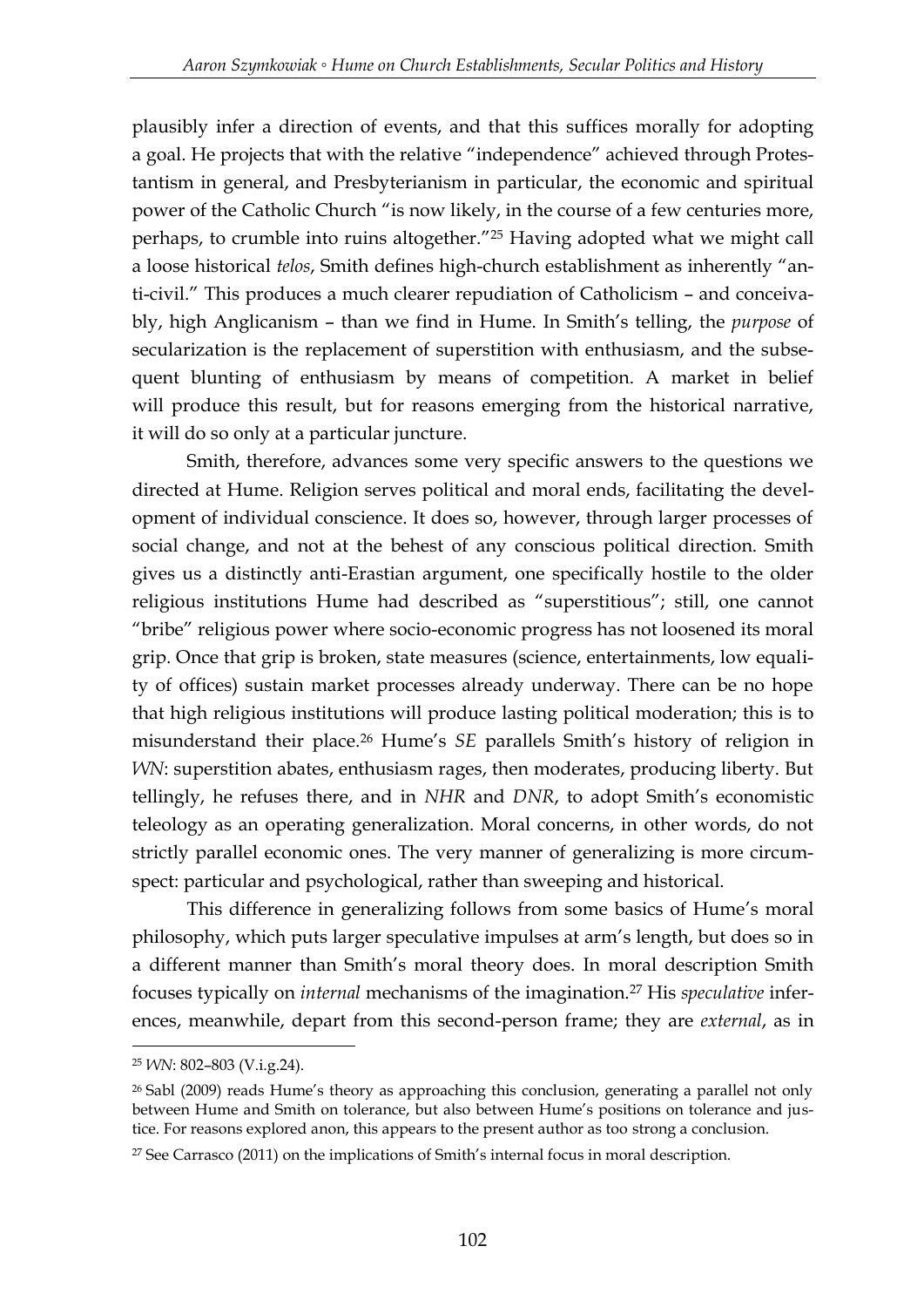the case of the teleological reflections we surveyed above. As a consequence of this distinction, we may observe that Smith can with some justification plead that political direction of religion rests on historical observations of a *non*-moral character (which then, of course, can be said to *frame* the moral ones). By contrast, Hume accounts for moral phenomena *themselves* solely in an external fashion, parsing or adjudging internal states by way of external facts. Lacking, and in fact rejecting, Smith's distinction, Hume reminds us throughout his writings that historical investigation is an inherently moral species of inquiry.<sup>28</sup> For this reason his psychological inferences tend to be both particular and negative, exhibiting a reticence to freight historical sequences themselves with too much significance, and focusing instead on reoccurring types of behavior.<sup>29</sup> A paradigm instance of this tendency, particularly in relation to religious phenomena, appears in the *Treatise*, where Hume advanced the rather striking claim that most people do not actually believe in an afterlife. For this conclusion, he offered a proof invoking acts of religiously inspired violence:

[...] there scarce are any, who believe the immortality of the soul with a true and establish'd judgment; such as is deriv'd from the testimony of travellers and historians. This appears very conspicuously wherever men have occasion to compare the pleasures and pains, the rewards and punishments of this life with those of a future; even tho' the case does not concern themselves, and there is no violent passion to disturb their judgment. The Roman Catholicks are certainly the most zealous of any sect in the christian world; and yet you'll find few among the more sensible people of that communion, who do not blame the Gunpowder treason, and the massacre of St. Bartholomew, as cruel and barbarous, tho' projected or executed against those very people, whom without any scruple they condemn to eternal and infinite punishments. All we can say in excuse for this inconsistency is, that they really do not believe what they affirm concerning a future state; nor is there any better proof of it than the very inconsistency.<sup>30</sup>

Here is Hume's characteristic accent on external description. He argues that certain concepts – such as an eternal hereafter – are by virtue of their exceptionality and extremity not bases for "natural" moral thought or behavior. But this

<sup>28</sup> See *EPM*: 80 (2.12), *EHU*: 150–151 (8.7–8), and of course *Of the Study of History*, in *EMPL*: 563–569.

<sup>29</sup> Not coincidentally, Hume stresses in his *EPM Dialogue* that there has never been "any considerable innovation in the primary sentiments of morals." *EPM*: 193 (*D*: 36). On the constancy of human nature, see also *EHU*: 150–151 (8.7–8).

<sup>30</sup> *T*: 79 (1.3.9.14).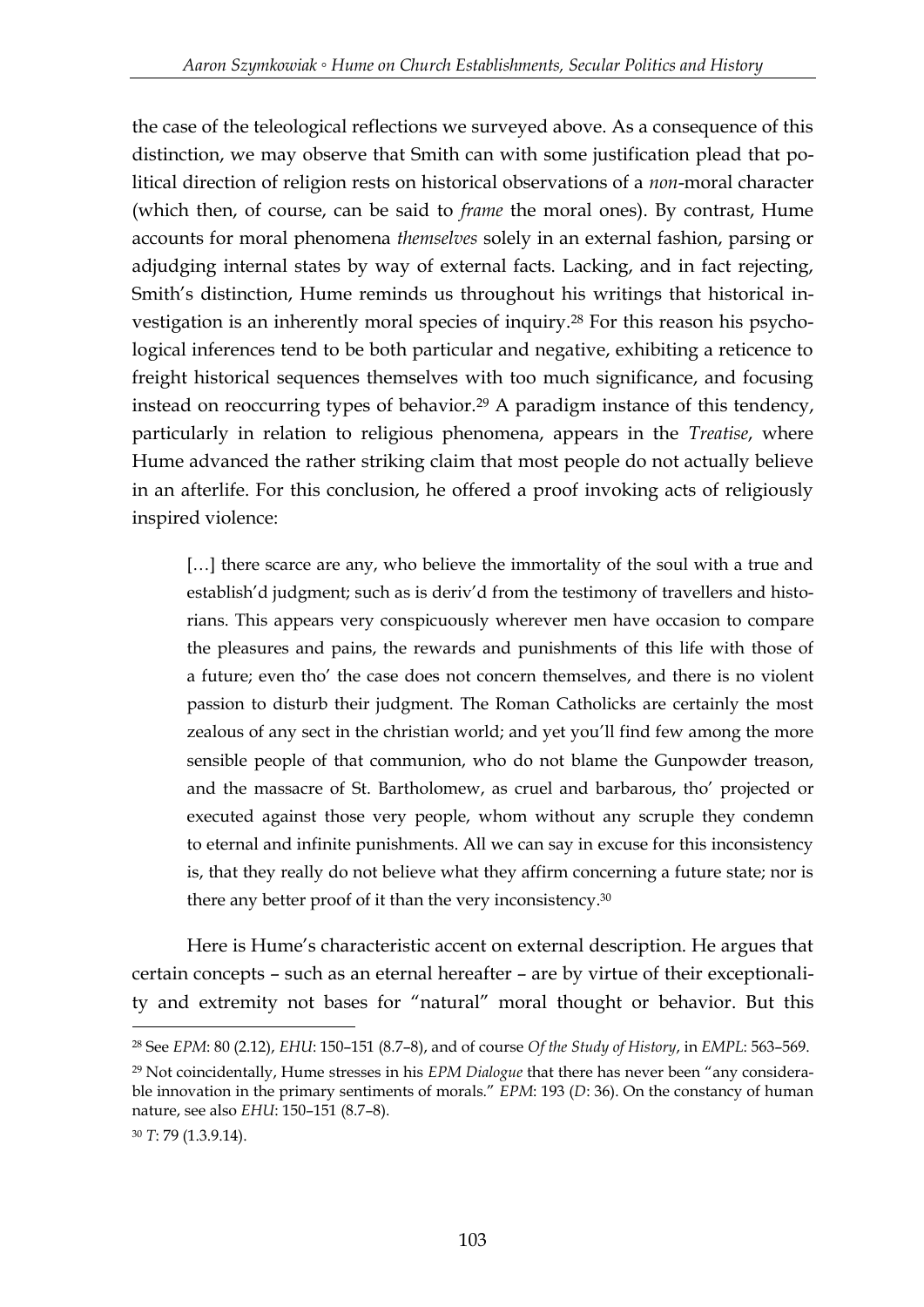judgment – like all judgments for Hume – finds its evidence in repeated instances, and a lack of meaningful exceptions. There is no historical process at issue; the settled disposition of co-religionists speaks against the natural prevalence of the belief in question. What matters more than the spoken belief is the external evidence of behavior (or in this case, its absence). Hume concludes that real belief in a permanent hereafter requires an "artificial" state, as he would subsequently label such a condition in the *EPM Dialogue*. <sup>31</sup> This kind of situational-analogical reasoning involves discrete consideration of "secularizing" events, resisting the comprehensive hypotheses of Scottish conjectural history. An account like Smith's - unambiguously anti-Catholic and descriptively sweeping – simply cannot sit well with Hume's philosophy. So we might inquire whether, in the absence of any larger historical arc for analysis, Hume was able to trace a consistent picture of religious passions in political life. Since religious enthusiasm and regular moral passions are both discernible as matters of general observation, political treatment of them should reflect this uniformity. As it turns out, though, Hume's goals and observations both exhibit some shifting of emphasis, particularly when it comes to the classic problem of order versus liberty. A view of some themes from *History* V demonstrates that these shifts were not merely products of a changing political outlook on Hume's part; they originated, too, in discrete interpretation of religious doctrine. Here we find that extremity and "artificiality" in passion could explain only so much, even for Hume.

### *History* **V: instability, tolerance, and conscience**

In the main, Hume's *History* V account of the 17<sup>th</sup>-century religious Independents reinforces the *SE* position: both establish that enthusiasm generated that peculiar and praiseworthy English capacity for civil liberty. However, this focus on liberty runs up against Hume's earlier concerns on stability and moderation in *History* III. The question is not just a situational one, where we can ask whether one might enjoy enthusiasm's fruits without taking the tree itself. Hume's "external" account is beset by some deeper and more interesting paradoxes. The biggest of these is that while he connects independency with the development of civil conscience and tolerance, he maintains at the same time that the Independents' enthusiasm was *empty* of reasoning.

Hume's case turns on the relationship between Presbyterians, with their insistence on maintaining some diminished, contractual ecclesiastic authority, and Independents, who seemed to doubt the institutional salience of covenants

<sup>-</sup><sup>31</sup> *EPM*: 197–199 (Dialogue: 52–57).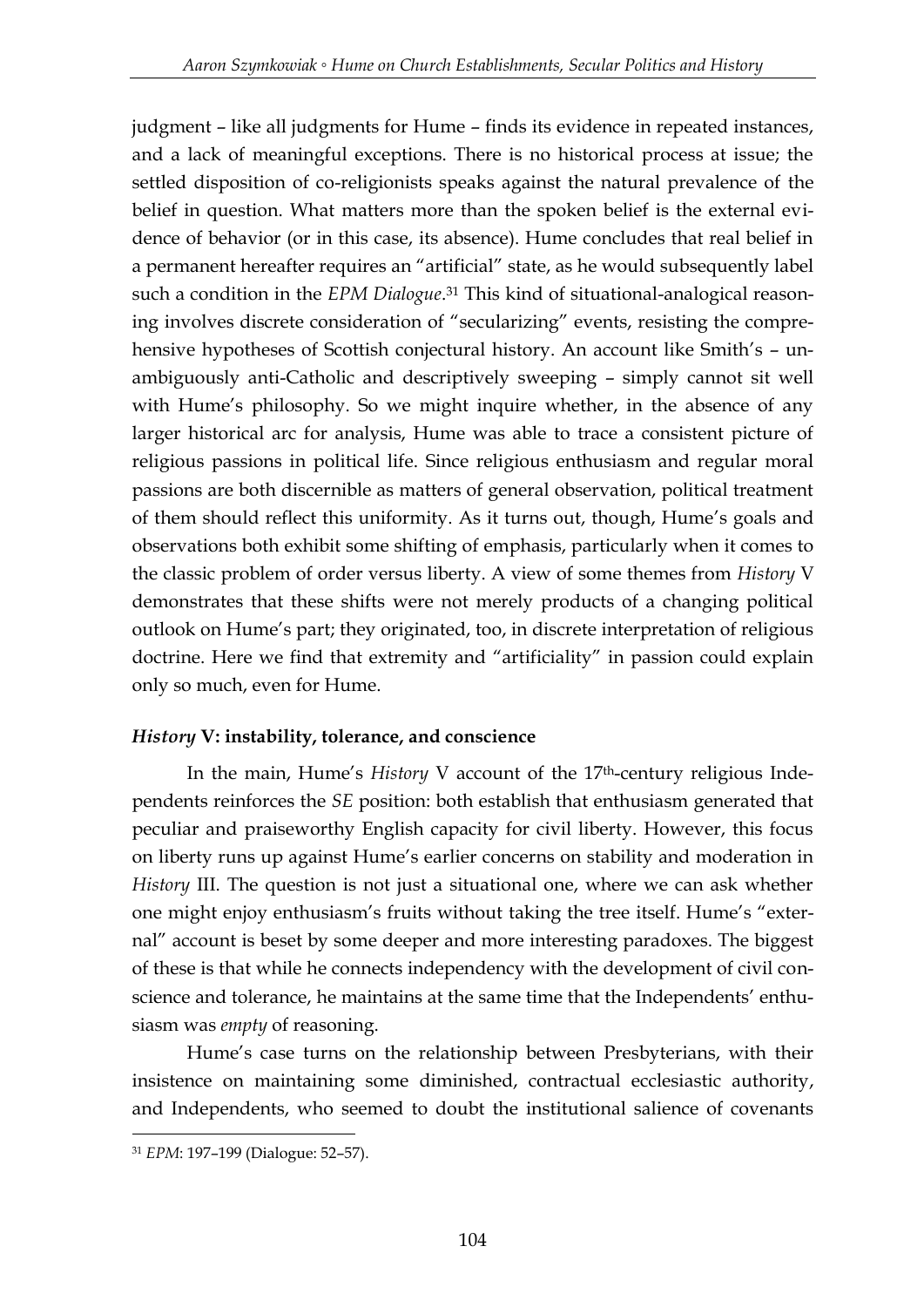altogether beyond temporary expedience. One might reasonably insist that a point of theology was at issue, and *politique* concerns would need to weigh it – but how? Is this possible on that same "external" mode of description that denied belief in the afterlife and presupposed the tractability of religious motives by security and money? Hume sketches the "genius" of the Independents with analyses of the new model army, the treaty of Uxbridge, and the self-denying ordinance, among other events. He largely omits theology – at least at first – by repeating the basic theory of *SE*, i.e., that religious fervor is a product of unnaturally enlivened passions. From here, he links the enlivening directly to emulation or competition.

Every man, as prompted by the warmth of his temper, excited by emulation, or supported by his habits of hypocrisy, endeavoured to distinguish himself beyond his fellows, and to arrive at a higher pitch of saintship and perfection. In proportion to its degree of fanaticism, each sect became dangerous and destructive; and as the independents went a note higher than the presbyterians, they could less be restrained within any bounds of temper and moderation.<sup>32</sup>

In *History* III, Hume's argument was that one might channel the thirst for distinction into lower economic passions, preserving a "languid" institutional default. The Presbyterian and Independent forms of enthusiasm, though, seemed to resist any initial moderation, and Hume suggests that the differences between the two were matters *entirely* of "pitch." His telling of the English civil war revolves around the idea that no one *acting* – not Charles, not Cromwell, not the religious factions themselves – trusted in the establishment of his opponent's religion, even under the most moderated policies. So then where does toleration originate? For Hume, it is from the inner direction of feeling that comes from this "higher pitch." No external validation satisfies, and all efforts among men to set down enduring compacts, even for church maintenance, are distrusted.

The enthusiasm of the presbyterians led them to reject the authority of prelates, to throw off the restraint of liturgies, to retrench ceremonies, to limit the riches and authority of the priestly office: The fanaticism of the independents, exalted to a higher pitch, abolished ecclesiastical government, disdained creeds and systems, neglected every ceremony, and confounded all ranks and orders. The soldier, the merchant, the mechanic, indulging the fervors of zeal, and guided by the

<sup>32</sup> *H* V: 441–442; Hume also sees vanity as a force in the development of miracle stories at *EHU*: 175 (10.17).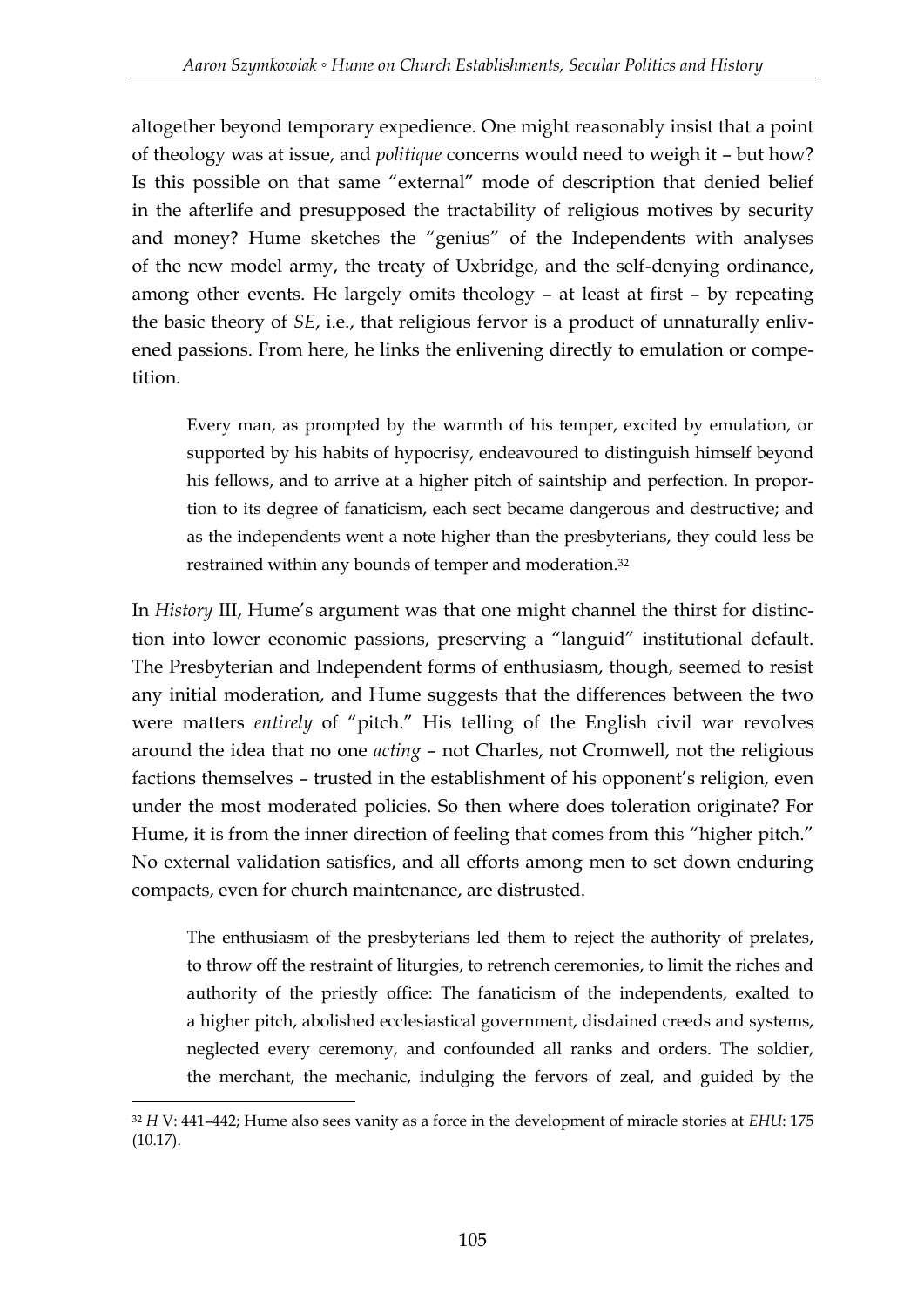illapses of the spirit, resigned himself to an inward and superior direction, and was consecrated, in a manner, by an immediate intercourse and communication with heaven.<sup>33</sup>

This inward-turning is a central feature of many religious experiences, though its meaning is frequently contested. Many tend to see hermetic mysticism more than political skepticism. So, a problem Hume faces is whether the political view of the Independents ought to be understood as a foreseeable development, something about which the historian or politician might draw a generalization. Further, is this a force to be encouraged? *Should* Protestant enthusiasm have created toleration and institutional pluralism, and does it represent a phenomenon upon which we might rely? We have seen that Smith's secularization theory permits us to say "yes," because he describes the matter in stadial-economic terms, framing the question teleologically. This view justifies confidence in both the growth of liberty and the stability of a new political order. But how to receive Hume's thinking is a matter of some greater puzzlement, since as we have seen, he eschews teleological projection. Many current readings of this situation assume that Hume's focus was primarily on toleration, though such readings differ on what normative conclusion we are to draw. There is an issue, in other words, concerning how enthusiasm is to be understood, even once we concede Hume's point that it had some role in fostering liberty.

Greg Conti argues that Hume's *ES* and *History* positions are actually different. In the first, toleration is an aftereffect of enthusiasm; in the second, it is tied up at some level psychologically with enthusiastic thoughts themselves. In the first stage, Hume still believed religion to be on the wane, whereas by the time of the second he no longer held this to be true. He therefore had to account for toleration by interpreting enthusiastic doctrines themselves. Such doctrines, though illogical, were the means by which regular, non-philosophical people came to toleration; in Conti's rendering, enthusiastic religion is the "low road" to toleration.<sup>34</sup> Conti's work builds on that of Andrew Sabl, who sees toleration as one of Hume's "artificial virtues." Like other virtues of this kind, it develops apart from any planning or "politique" considerations of the magistrate, and should thus never be viewed merely as a situational policy, at least not once it has arisen. Indeed, Sabl goes so far as to claim that Hume sees toleration as a "law of nature."<sup>35</sup> In a more modest

<sup>33</sup> Ibidem: 442.

<sup>34</sup> Conti (2015).

<sup>35</sup> Sabl (2009): 513.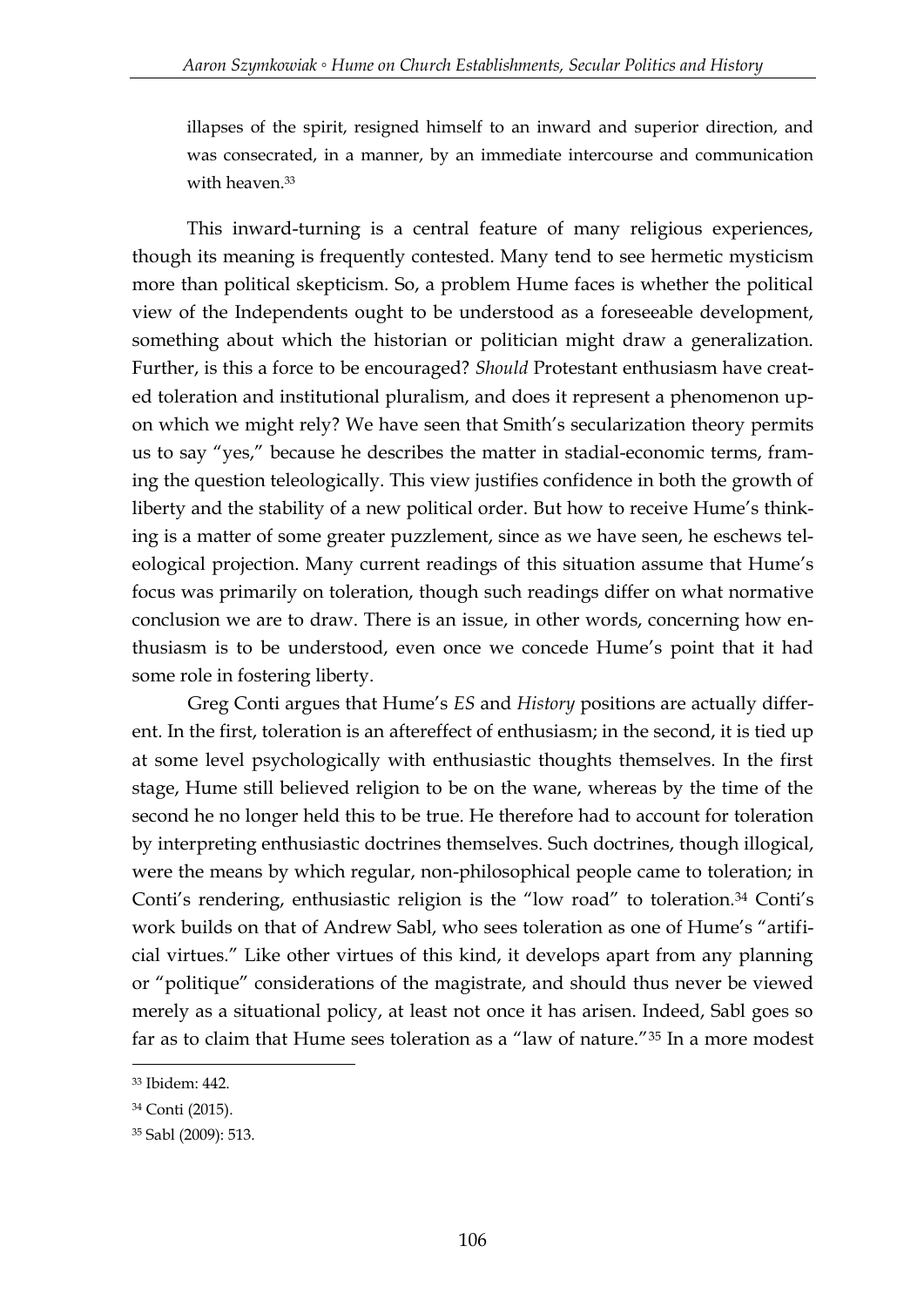interpretation, Richard Dees highlights the fact that the social attractiveness of toleration was not a logical consequence of its ideological articulations. Dees says Hume accounts for the formation of toleration by seeing it as a "compromise, born out of a long-lasting suffering."<sup>36</sup> Dees' "toleration" is thus a more precarious and situational phenomenon than Sabl's, even if the two concur on its artificiality. Neither sees Hume entertaining a psychological-doctrinal analysis of religious independency like Conti does.

These readings effectively frame a set of problems for Hume's position on tolerance and civil liberty, but I believe his difficulties concerning enthusiasm are yet deeper. There is good reason to believe that Hume became even more concerned with civil order as he matured. It has long been noted that his reservations about Toryism lessened after the Jacobite defeat at Culloden attenuated its religious element.<sup>37</sup> More recently, James Harris has traced Hume's rightward drift amidst the civil disturbances of the 1750s, sketching how these events resulted in a downplaying of consent in Hume's political writings.<sup>38</sup> Patrick Whelan has compared Hume explicitly to Machiavelli, noting a constant tension in his work between "backward facing" emphasis on habit, and a "forward facing" utilitarianism.<sup>39</sup> These authors' observations should lead us to understand, first, that Hume was indeed interested in normative prescriptions and, second, that such prescriptions had order and moderation in view as much as – if not more than – civil liberty or tolerance. He could not, therefore, advocate independent enthusiasm without reservation – even in retrospect, even in a "hedged" fashion. The problem is that enthusiasm's products were not univocally positive, and Hume never quite isolates those positive elements as matters of cause and effect. He claims a uniqueness of commitment for independency, yet seems loath to attribute this uniqueness to doctrine:

Their mind, set afloat in the wide sea of inspiration, could confine itself within no certain limits; and the same variations, in which an enthusiast indulged himself, he was apt, by a natural train of thinking, to permit in others. Of all christian sects, this was the first, which, during its prosperity, as well as its adversity, always adopted the principle of toleration; and, it is remarkable, that so reasonable

<sup>-</sup><sup>36</sup> Dees (2005): 158–159 quotes Hume's remarks at *H* V: 130 to this effect, claiming that "battle fatigue" brings a "conversion" to a more practical, secular mindset. My argument shares with Conti's and Sabl's a basic suspicion on the moral sufficiency of this explanation.

<sup>37</sup> Trevor-Roper (2010): 120–128.

<sup>38</sup> Harris (2015): 429–433.

<sup>39</sup> Whelan (2004): 151–152.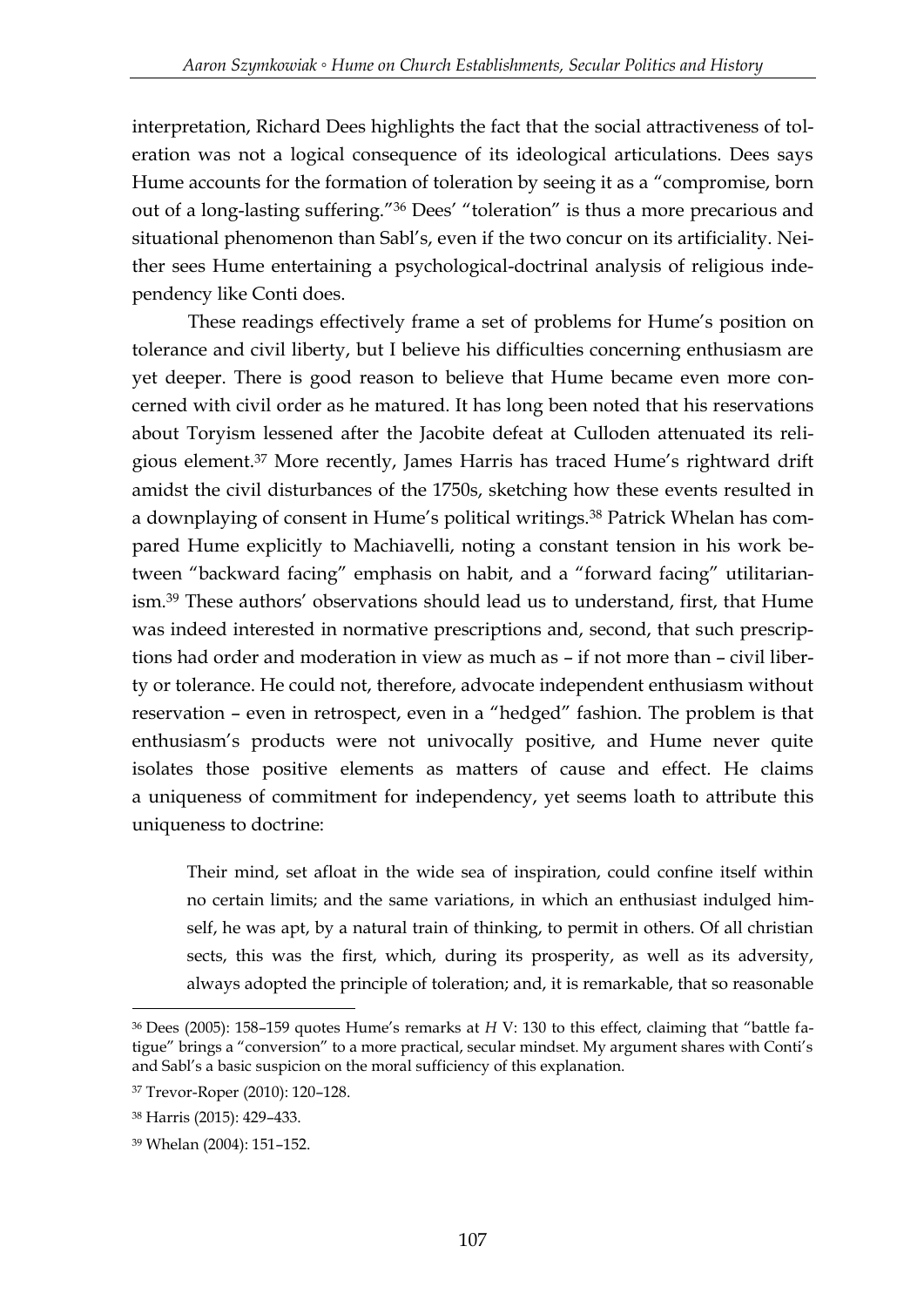a doctrine owed its origin, not to reasoning, but to the height of extravagance and fanaticism.<sup>40</sup>

Thus, a "natural train of thinking" emerges from an "unnatural" set of emotions. Psychological paradoxes notwithstanding, this explanatory move generates a rather nuanced account of modern politics when Hume considers what *actually* followed. The problem, as he clearly understood, was that peaceful secularizing could not proceed under the Independents. Not content to neuter religious authority, they undermined political authority as well.

[T]his sect, more ardent in the pursuit of liberty, aspired to a total abolition of the monarchy, and even of the aristocracy; and projected an entire equality of rank and order, in a republic, quite free and independent. In consequence of this scheme, they were declared enemies to all proposals for peace, except on such terms as, they knew, it was impossible to obtain […] By terrifying others with the fear of vengeance from the offended prince, they had engaged greater numbers into the opposition against peace, than had adopted their other principles with regard to government and religion.<sup>41</sup>

This is a penetrating description of a familiar modern paradox: that tolerance and liberty as first-order principles undermine trust, foster paranoia, and in turn, breed *intolerance*.<sup>42</sup> By this point, establishment could no longer fix through dampening what had been riven through a cycle of violent emotion and distrust. Still, Hume refused pointedly to resolve this dialectic of liberty and order in the manner of thinkers from Hobbes to Kant, who envisioned a calculus for incompatible judgments. In this negative respect Hume, too, was an "Independent" of a sort, distrusting civil compacts.<sup>43</sup> His, however, was an "unenthusiastic" independency – an independency, to put the matter in Hutchesonian terms, of "calm passions."<sup>44</sup> This resulted in an analysis, the sympathies of which lay decidedly outside of those held by its subjects. Hume weighed countervailing forces "unenthusiastically," and nowhere was this expressed with more clarity than in his treatment of Archbishop William Laud, a chief opponent of Independent influence.

<sup>40</sup> *H* V: 289.

<sup>41</sup> Ibidem: 290.

<sup>&</sup>lt;sup>42</sup> Arguably, the ancients noticed, too: "too much freedom seems to change into nothing but too much slavery." Plato (1991): 242 (*Republic* IX, 564a3).

<sup>43</sup> Readers of Hume's religious politics often seem to ignore *Of the Original Contract*. *EMPL*: 465–487.

<sup>44</sup> Willis (2015): 8 considers this also to be the character of Hume's "true religion."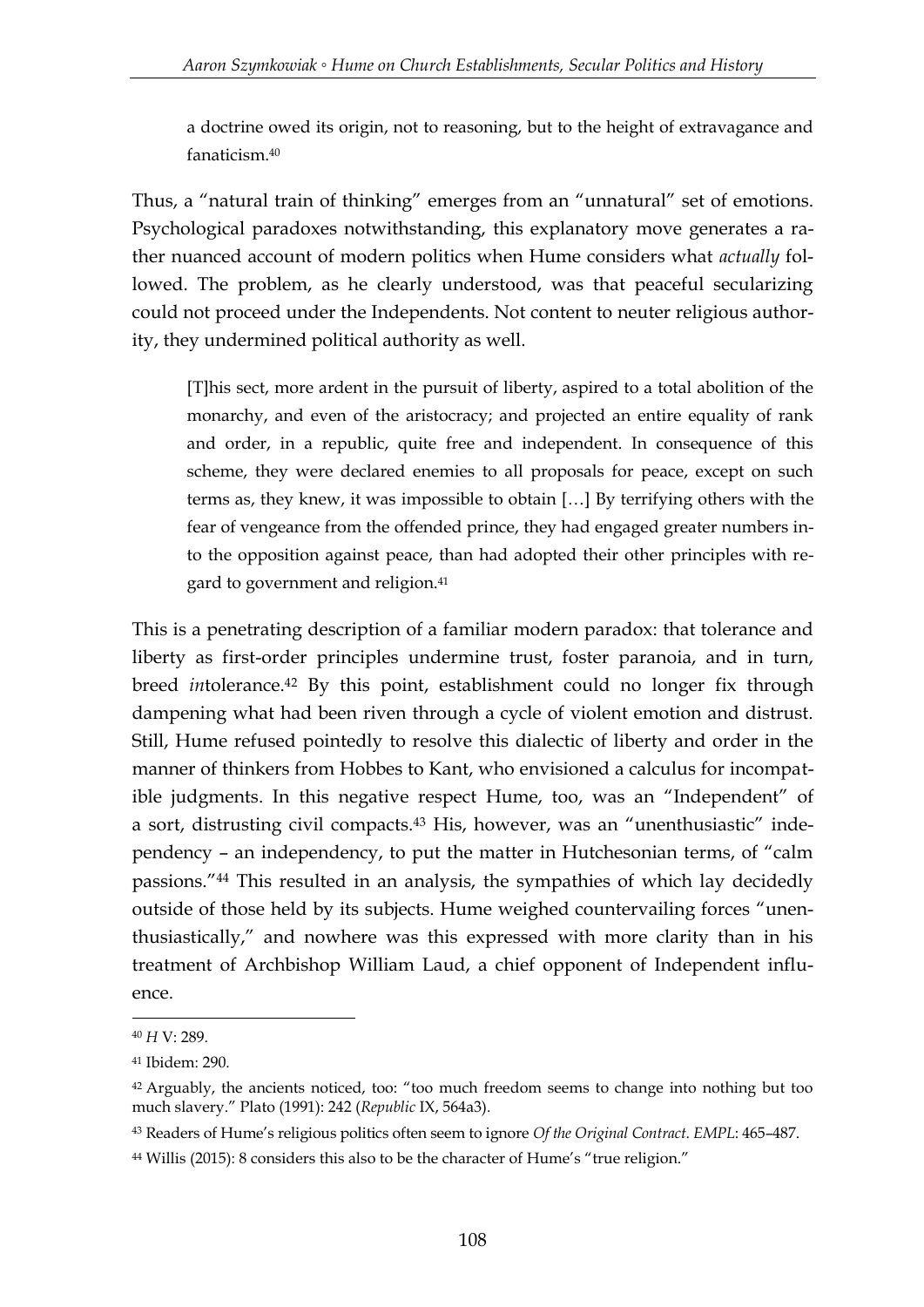Laud's tenure as a prelate, culminating with his accession to Archbishop of Canterbury under Charles I, was marked by steady resistance to the spirit of Puritanism developing in the Church. From an academic temperament and Arminian orientation, Laud introduced liturgical and ritual changes directly opposite to the reformed Calvinist worship found in many areas of the country by the 1630s. And at a time when fighting in Ireland and on the continent had induced a wave of fear concerning "popery," Laud's tolerance of Catholics was considered by many an unnecessary and egregious affront. This especially when he expelled from the English Church many who declined his revanchism. Laud was imprisoned at the behest of parliament, and after several years' time (and in Hume's view, on specious charges) was executed. Laud attempted, and ultimately failed, to temper humanely a species of religious enthusiasm, albeit by means detested by much of his flock. Hume's sympathy for him is therefore revealing. Though generally striving in *History* V to vindicate the effects of Protestant enthusiasm on politics, Hume treats Laud so as to reinforce partly his *History* III establishment position. He does this by illustrating the absurdities inherent in adopting toleration as a *telos*, absent a context to grant it meaning. Hume finds both irony and profundity in the fate of a man like Laud, whose traditional theological sympathies led him to introduce *some* toleration, only to suffer for that fact.

Toleration had hitherto been so little the principle of any christian sect, that even the catholics, the remnant of the religion professed by their fore-fathers, could not obtain from the English the least indulgence [...]. And the enemies of the church were so fair from the beginning, as not to lay claim to liberty of conscience, which they called a toleration for foul murder.<sup>45</sup>

For Hume our first "natural" thought involves party attachment, and toleration is in this context an admission of weakness; Hume sees this position in the Presbyterians. When experience intervenes with violence, though, one is still left with the problem of *what* to tolerate. Hume cites Montesquieu's maxim that "a sect, already formed and advanced, may, with good reason, demand a toleration." Peace itself seems to demand as much. This premise fits well with Hume's philosophy, where long-standing arrangements have moral weight. <sup>46</sup> The Presbyterians, though, cut themselves off from tradition, and the Independents went further, eschewing even the social ties of the present in favor of direct inspiration. So Hume's position could not be theirs; they could demand toleration *politically* or

<sup>45</sup> *H* V: 459.

<sup>46</sup> *T*: 326 (3.2.3.9), *EPM*: 92 (3.33).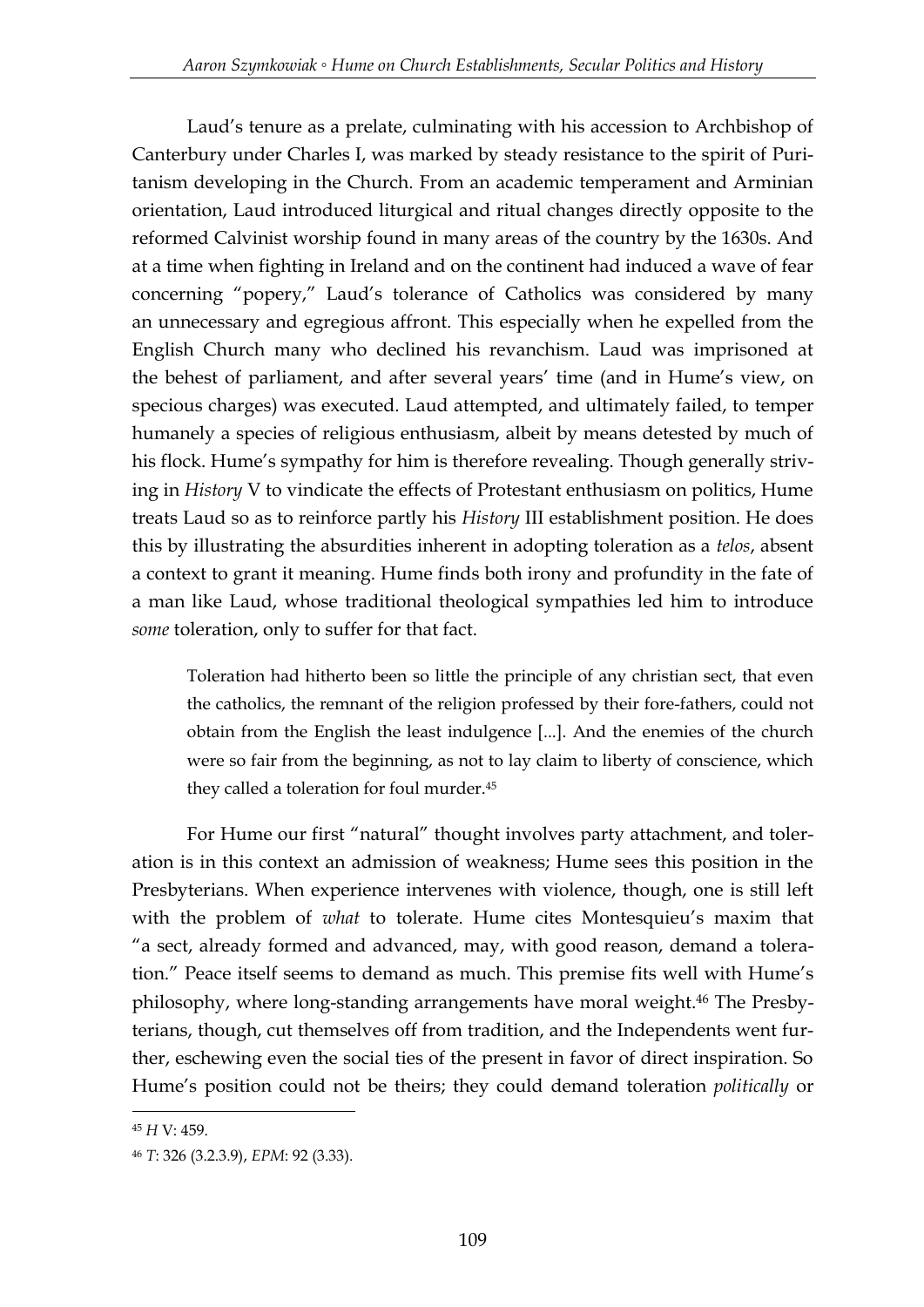*rationally* only on pain of absurdity. Recall that by Hume's estimation, the Independents' enthusiasm had led them "by a natural train of thinking" to extend freedom of conscience to others. The problem, politically speaking, was that any attachment of others to traditions, truths, or conclusions different from the ones the enthusiasts had reached was seen as a threat to their freedom of conscience. Thus, the predicament of Laud, who, as Hume was quick to point out, never actually denied the Independents the right to assemble and worship outside of the official church.

The maxims, however, of his administration were the same that had ever prevailed in England […]. To have changed them for the modern maxims of toleration, how reasonable soever, would have been deemed a very bold and dangerous enterprize. It is a principle advanced by president Montesquieu, that, where the magistrate is satisfied with the established religion, he ought to repress the first attempts towards innovation, and only grant a toleration to sects that are diffused and established. […] According to this principle, Laud's indulgence to the catholics, and severity to the puritans, would admit of apology. I own, however, that it is very questionable, whether persecution can in any case be justifyed: But, at the same time, it would be hard to give that appellation to Laud's conduct, who only enforced the act of uniformity, and expelled the clergymen that accepted benefices, and yet refused to observe the ceremonies, which they previously knew to be enjoined by law. He never refused them separate places of worship; because they themselves would have esteemed it impious to demand them, and no less impious to allow them.<sup>47</sup>

Reflection on Laud's *mitigated* toleration led Hume to agree partly with Montesquieu, discarding the business of repressing new sects. Laud's opponents, meanwhile, embraced absurdities the moment they would enter into a public debate on the matter of being tolerated. How can one object to exclusion from church organizations when one rejects, as a matter of principle, *organization itself*? How can one object to another's being tolerated when one stands for complete liberty? Paradoxes aside, philosophical cogency was not the only consideration for Hume, and illogic, hardly unique to Protestant enthusiasts. While he yearned elsewhere for an extinction of popular religion, in the *History* Hume seemed to accept its inevitable persistence. Smith would propose to dampen the "austere" and "gloomy" parts of religion with science and popular entertainments. Hume argued in *History*

<sup>-</sup><sup>47</sup> *H* V: 575–576 (Note FF).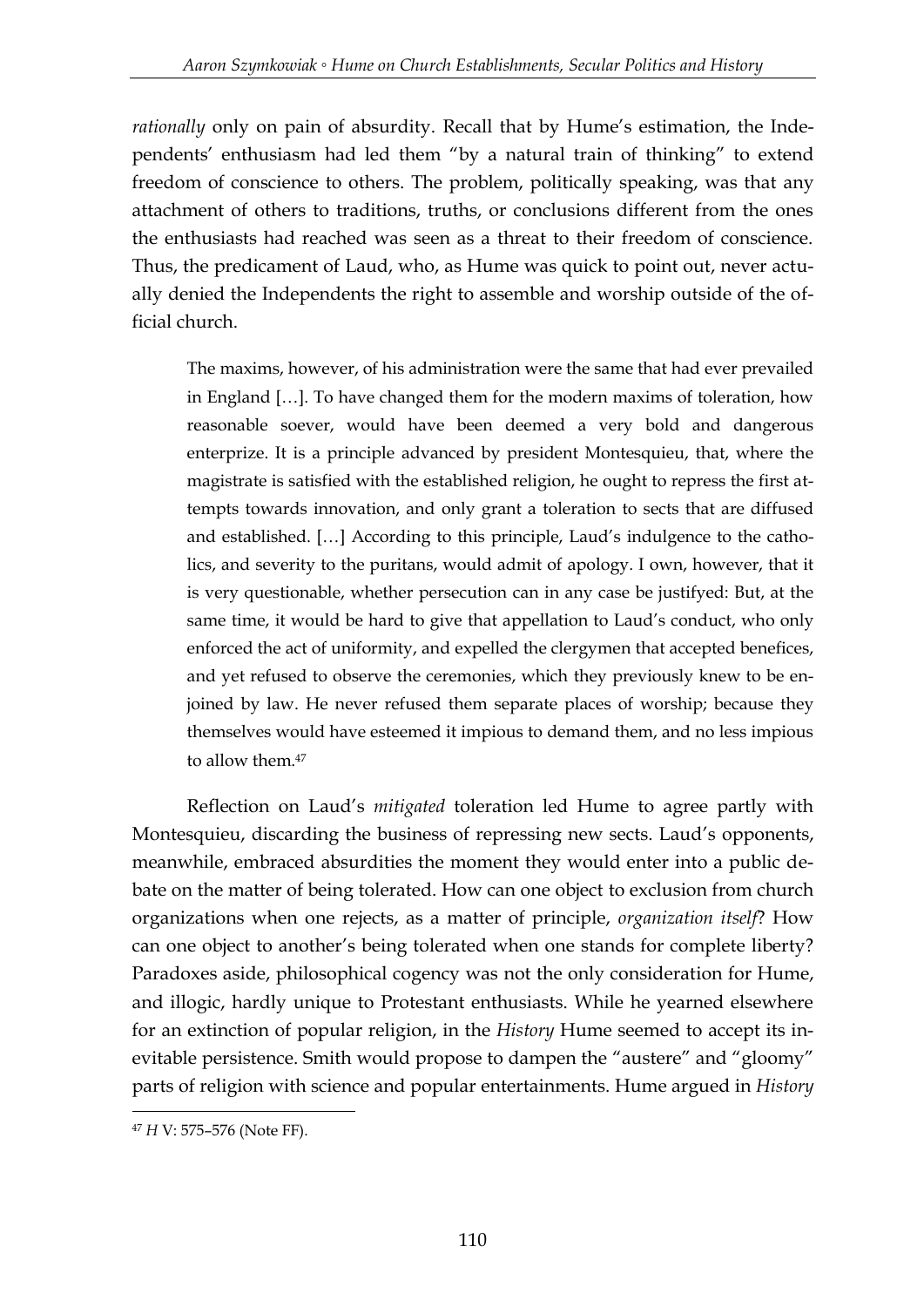### V that the "dampening" would need to happen from within religion itself:

Whatever ridicule, to a philosophical mind, may be thrown on pious ceremonies, it must be confessed, that, during a very religious age, no institutions can be more advantageous to the rude multitude, and tend more to mollify that fierce and gloomy spirit of devotion, to which they are subject. Even the English church, though it had retained a share of popish ceremonies, may justly be thought too naked and unadorned, and still to approach too near the abstract and spiritual religion of the puritans. Laud and his associates, by reviving a few primitive institutions of this nature, corrected the error of the first reformers, and presented to the affrightened and astonished mind, some sensible, exterior observances, which might occupy it during its religious exercises, and abate the violence of its disappointed efforts.<sup>48</sup>

Hume's chief criticism of Laud was that he acted "not with the enlarged sentiments and cool reflection of a legislator, but with the intemperate zeal of a sectary." This, however, seems too fine a psychological point to put on behavior that, by Hume's own admission, was bound for a less-than-charitable reception from Laud's adversaries. Also, many of Laud's reforms met Hume's or Smith's "politic" concerns. For instance, in addition to his changes to the altar and the prayer book, Laud had directed a loosening of behavioral strictures on the Sabbath, reincorporating feasts and other communal celebrations. Like Smith, he sought to dispel "gloom" and severity. Hume does not say that another policy could have averted civil war, but he does seem to be underscoring the general point that religious thinking was inadequate to politics.

That said, we are still left with the puzzle of whether a fully secular political-historical theory can generate meaningful political norms concerning the management of religion, without itself delving into the particulars of religious doctrine. On this question the previously-mentioned readings from the secondary literature generate answers, albeit ones that cleave too closely to Smith's teleological position, or which neglect the depth of Hume's predicament. Conti's "dual position" reading is correct in noting that Hume needs an interpretation of enthusiastic doctrine, but there is little reason to conclude that this problem did not exist at the *SE* stage as well as that of the *History*. And from the side of prescription, our observations above would have it that Hume tilted *away* from the liberty-and- -tolerance concern in the 1750s, not toward it. That is to say, the *History* treatments

<sup>48</sup> Ibidem: 459–460.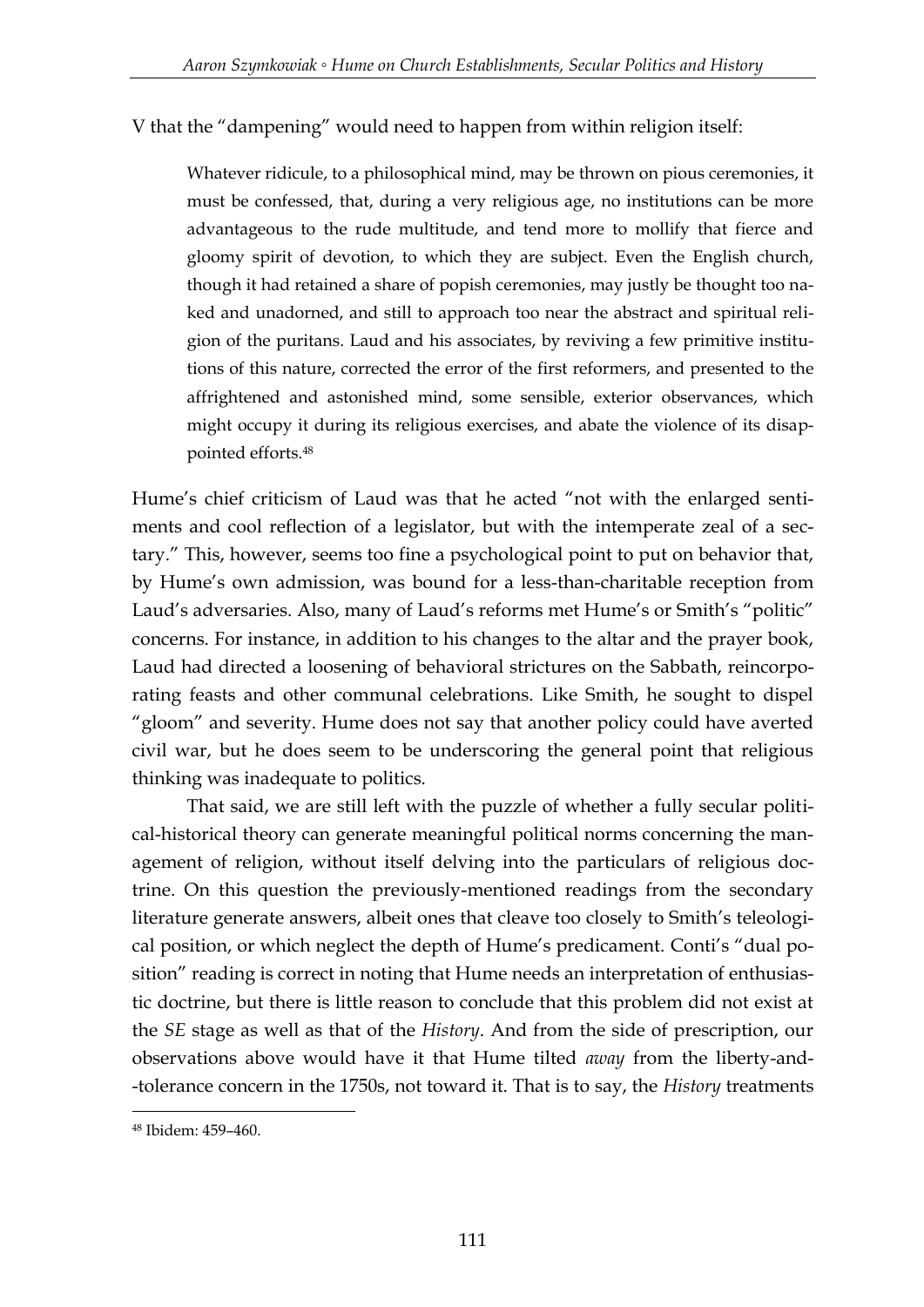should be viewed as an exploration of an ongoing concern, not as the product of a shifted estimation of the power of religion. Hume can fall back neither on a progression, nor on a retrenchment, as solutions to what is arguably a hermeneutic issue. This observation plays even more strongly against Sabl and Dees. Sabl's "artificial virtue" position has it that Hume is rejecting "politique" management of religion. But we have argued that such management is precisely what Hume leaves open, even if he concedes its difficulty. Further, in Hume's philosophy artificial virtues are fundamental to political society, and are not mere addenda. If religious toleration is an artificial virtue, it is a very special one on Hume's account. The point is not merely that political society can do without it, which Hume clearly believed. It is also not just that Hume's "Tory" sympathies led him increasingly to concern himself somewhat more with order than with liberty. Rather, the peculiarity is in the fact that *all* artificial virtue for Hume involves a backlog of unconscious, common performance. But religious argument is about the meaning and value of those patterns themselves. Religious debate involves specifically those things about which Hume's entire philosophy is skeptical: notions of the good.

Thus, the difference between Conti's and Dees' reading is important. Dees gets right the "externalist" element of Hume's theory that I have traced here. According to this way of seeing things, there is no *inherent* reason why toleration should result from this doctrine or that, one set of practices or another. Nonetheless, Conti is right that Hume is brought to engage in psychological speculation on doctrine, and to posit a kind of logic: the Independents acted on the basis of a "natural train of thinking." If this is a "just generalization," it is hardly a just *Humean* generalization. Hume's establishment position cannot avoid a critical kind of tension: between a thoroughgoing external, empiricist analysis of religion as blind passions on one hand, and a necessary interpretation – and perhaps even *evaluation* – of doctrine on the other. Whether a figure like Laud is ultimately to be praised or excused for what followed his policies is dependent upon our assessment of the psychological and doctrinal qualities of those whom he opposed. It does not appear that Hume resolved, or even *could* resolve this problem. The one thing evidently consistent in his view is that he resisted any adoption of a *telos*, even an indirect one like Smith's.

## **Historical Interpretation, Religion, and Politics**

Our central question on the wisdom of ecclesiastic order seems to find slightly different answers in Hume's *History* III and V accounts. In the former, there is an assertion that establishment is to be favored; in the latter – that it cannot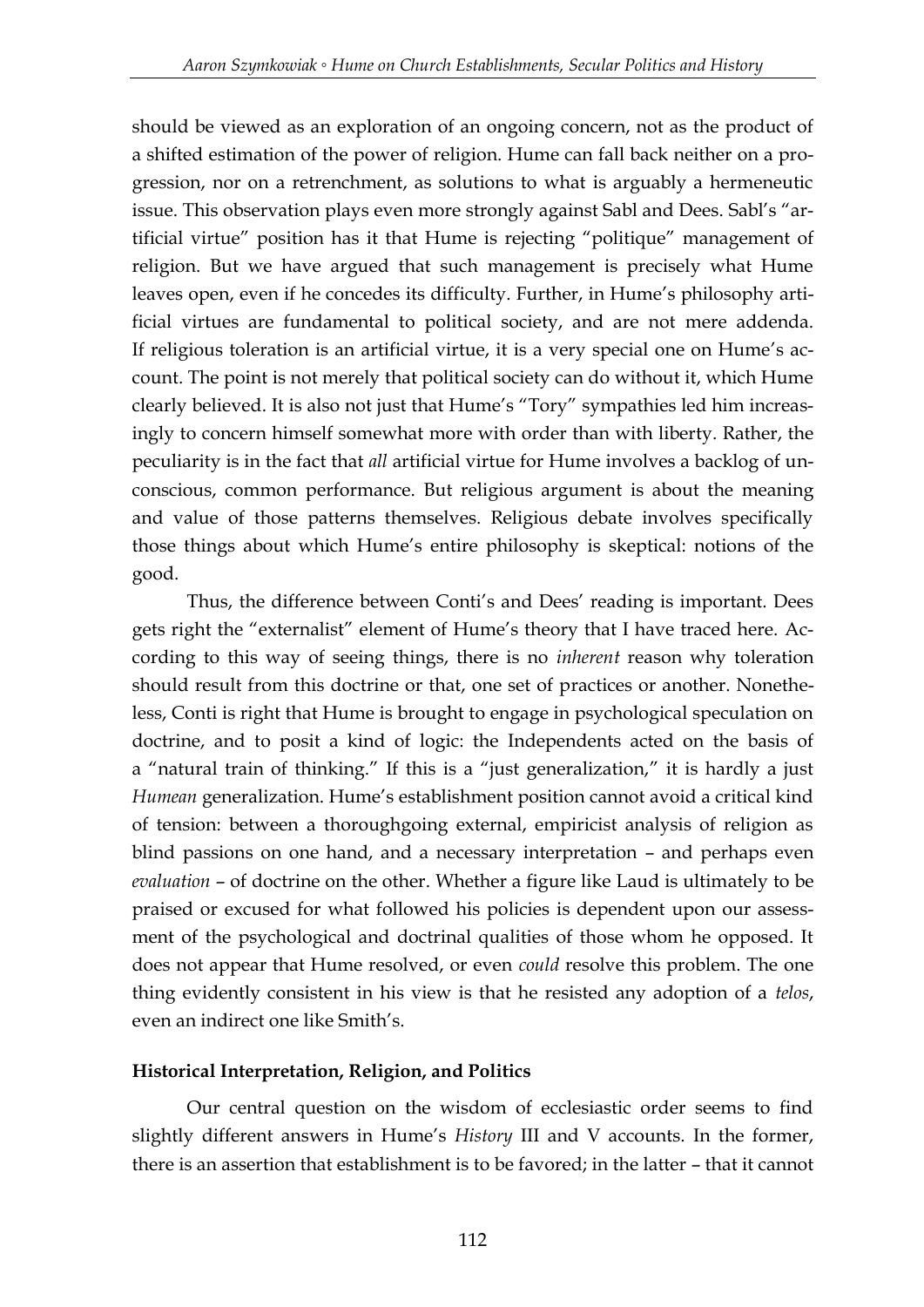generate the public goods of civil liberty and tolerance. But in both cases, some psychological interpretation is necessary to "read" the events generated by religious passion. Hume never embraces Smith's late Presbyterian accommodation outright as a guarantor of toleration. But nor does his partial approval of Laud bespeak an unqualified high-church political allegiance. Hume's relatively brief take on the issue in the *DNR* only confirms that he had reached a point of some ambivalence. Having worked on the *DNR* right up to his death, and having read *WN*, Hume was surely aware of Smith's criticism of his *History* III position. This did not convince him that he was wrong, though it did induce a statement – in the voice of Philo – to the effect that there was probably no systematic and allencompassing policy to be followed.

Cleanthes argues that all religion – even the "popular" variety actually found in the world – is salutary, even necessary, for good politics and character. "Religion, however corrupted, is still better than no religion at all."<sup>49</sup> The idea here is the modest one that belief in a future state is a necessary incentive to morals.<sup>50</sup> Still, Philo is unconvinced. So how is a magistrate to handle popular religion?

Every expedient which he tries for so humble a purpose is surrounded with inconveniencies. If he admits only one religion among his subjects, he must sacrifice, to an uncertain prospect of tranquillity, every consideration of public liberty, science, reason, industry, and even his own independency. If he gives indulgence to several sects, which is the wiser maxim, he must preserve a very philosophical indifference to all of them, and carefully restrain the pretensions of the prevailing sect; otherwise he can expect nothing but endless disputes, quarrels, factions, persecutions, and civil commotions.<sup>51</sup>

It seems as if Hume has been moved closer to a position like Smith's, but we should remember that the establishment of one sect did not entail the intolerance of others. Philosophical indifference is certainly not political indifference for Hume, and the *History* III position was exactly that political favor restrained pretension. One might, therefore, establish a church and at the same time tolerate others. However, Hume never advances this policy unambiguously. If it is to be surmised, we must do so indirectly from his hedged sympathy with Laudianism.

<sup>49</sup> *DNR*: 121 (12.10).

<sup>50</sup> No position in Hume approaches, either institutionally or analytically, the kind of politicaleconomic argument for establishment that Thomas Chalmers (1827) would advance some decades later. For a summary and assessment of Chalmers' case, see Waterman (1991): 230–240. <sup>51</sup> *DNR*: 125 (12.21).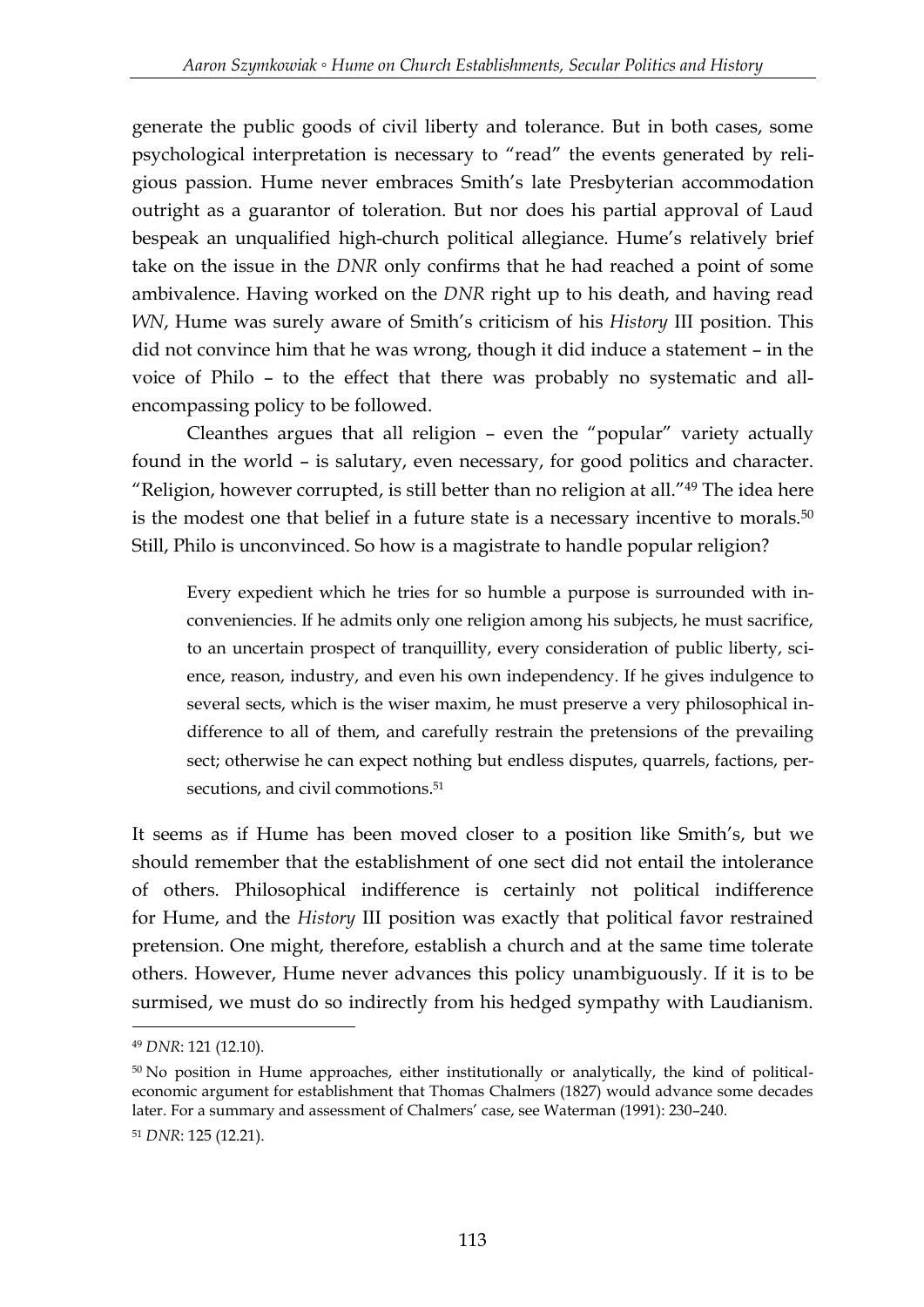As we have seen, though, Hume hesitates to derive overarching lessons from Laud's policies. In light of such indecision, which I have sketched here as a function of Hume's "external" hermeneutic, one must conclude against any positive tutelary function for religion. If Whelan is right concerning a "forward facing" element of utility in Hume's political thought, then religion cannot be a tool in its service. Andrew Sabl has suggested that for Hume, the re-direction of passion induces adherence to an "enlarged," "proto-Millian sense of fallibilism." With religion, this means that missionary zeal comes to be associated with tolerance rather than with factional quarrel.<sup>52</sup> It is evident that Hume does in fact think this happened in the aftermath of the Independents, though the reasons remain obscure. What is more, it may be argued that Conti's "aftereffects" observation still holds some truth: only when independent enthusiasm had "burned out" did the brutal part of its political relativism subside. With this in mind, "dampening" or "attenuation" seem better choices for describing Hume's strategy than does "redirection." Lacking the insight to predict specific developments as the outgrowths of religious doctrine, the safer course in both hermeneutic and practical terms was to restrain any public claims made on its behalf. Duncan Forbes argued that Hume's political position was fully "institutional," eschewing Machiavellian (or more proximately, Fergusonian) concerns with public morals.<sup>53</sup> One need not embrace the whole of this view to consider that it applied in some uneven manner to Hume's posture on religion. "Popular" religion might *damage* critical institutions (and perhaps inhibit morals, too), but it did not and could not sustain them. Religious institutions, as would-be *moral* ones, could not be trusted. Still, this observation fails to resolve Hume's difficulties. The problem is that his interpretive quandary touches also on the business of restraining pretension; it remains unclear whether establishment is generally the best avenue to achieve such restraint.

At this juncture, I want to avoid the suggestion that Hume's dilemma – between external interpretation and piecemeal psychologizing – is fully a weakness in his approach. There is something admirable in Hume's empirical care: his refusal of the historicist frame removes him from the dehumanizing hazards of one species of ideological generalization. Another salutary element is a concern for order and balance in the polity. Moreover, the perceptive analysis of the Independents demonstrates that some political goals unmoored – especially tolerance, freedom, equality – have a dark side. In demonstrating this, however, Hume is forced in spite of himself to take some of independency's doctrinal claims on their

<sup>-</sup><sup>52</sup> Sabl (2012): 55–59.

<sup>53</sup> Forbes (1975): 224–230.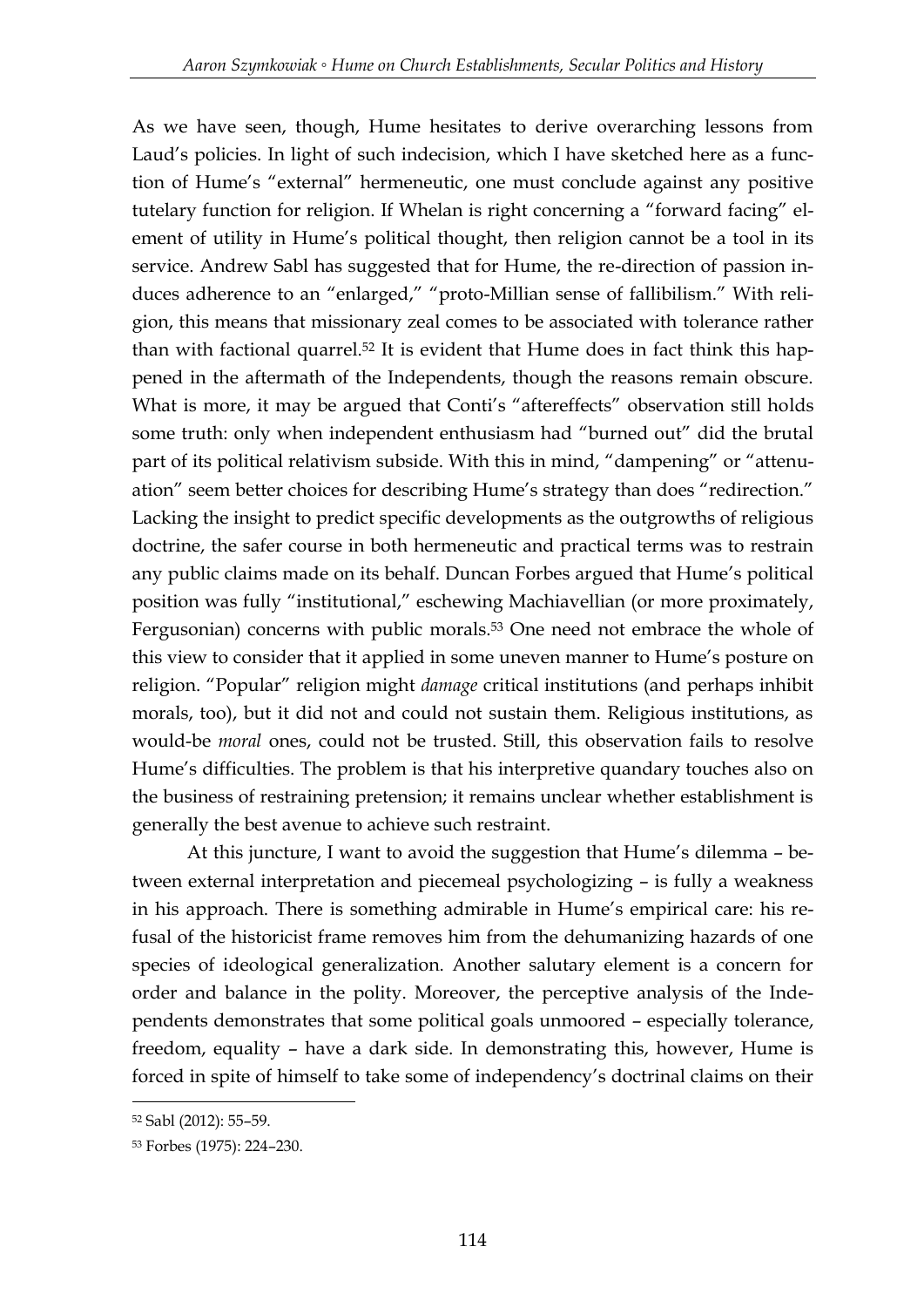face, adopting their linkages as his own. Without these suppositions, there would seem to be little reason to connect the development of civil liberty to the religion of the Independents, rather than solely to the violence in which they participated.

Interpretive virtues notwithstanding, we must also apportion to Hume's external historical analysis at least *some* blame for generating that stubborn, latemodern insistence on treating all religion, and all religious conflicts, as matters of raw emotion. "Religion" as discussed politically has become a monolith, or perhaps a monochromatic scale of moderation and extremity, with doctrine itself irrelevant. Herdt explains this rather powerfully by noting that Hume's tendency to "causal explanations which sidestep actors' internal reasons" has the ironic effect of undermining his moral emphasis on sympathy, creating a "faction" resembling the religious ones of which he was critical.<sup>54</sup> She remarks that Hume treats religion – at least politically – as irrational and self-evidently false, such that it requires special explanation.<sup>55</sup> Whether one concurs with this assessment of Hume's or not, I hope to have demonstrated some limitations in the mode of analysis associated with it. Hume assists us in careful investigation, reminding us that sensible politics are often derailed by religion. However, preventing this outcome requires that we augment our reflections with decidedly non-Humean considerations, even if healthy secular politics is a goal. In light of our present (multi) cultural difficulties, we do well to see that there is no avoiding the question of the good at the heart of religion. Civil liberty itself rests on how we answer it.

### **References**

- Bowles P. (1985), "The Origin of Property and the Development of Scottish Historical Science," *Journal of the History of Ideas* 46: 197–210.
- Broadie A. (2001), *The Scottish Enlightenment: The Historical Age of the Historical Nation*, Birlinn, Edinburgh.
- Carrasco M.A. (2011), "Hutcheson, Smith, and Utilitarianism," *Review of Metaphysics* 64 (3): 515–553.
- Chalmers T. (1827), *On the Use and Abuse of Literary and Ecclesiastical Endowments,* Collins and Co., Glasgow.
- Conti G. (2015), "Hume's Low Road to Toleration," *History of Political Thought* 36 (1): 165–191.
- Dees R.H. (2005), "The Paradoxical Principle and Salutary Practice: Hume on Toleration," *Hume Studies* 31 (1): 145–164.

<u>.</u>

<sup>54</sup> Herdt (1997): 187–188.

<sup>55</sup> Ibidem.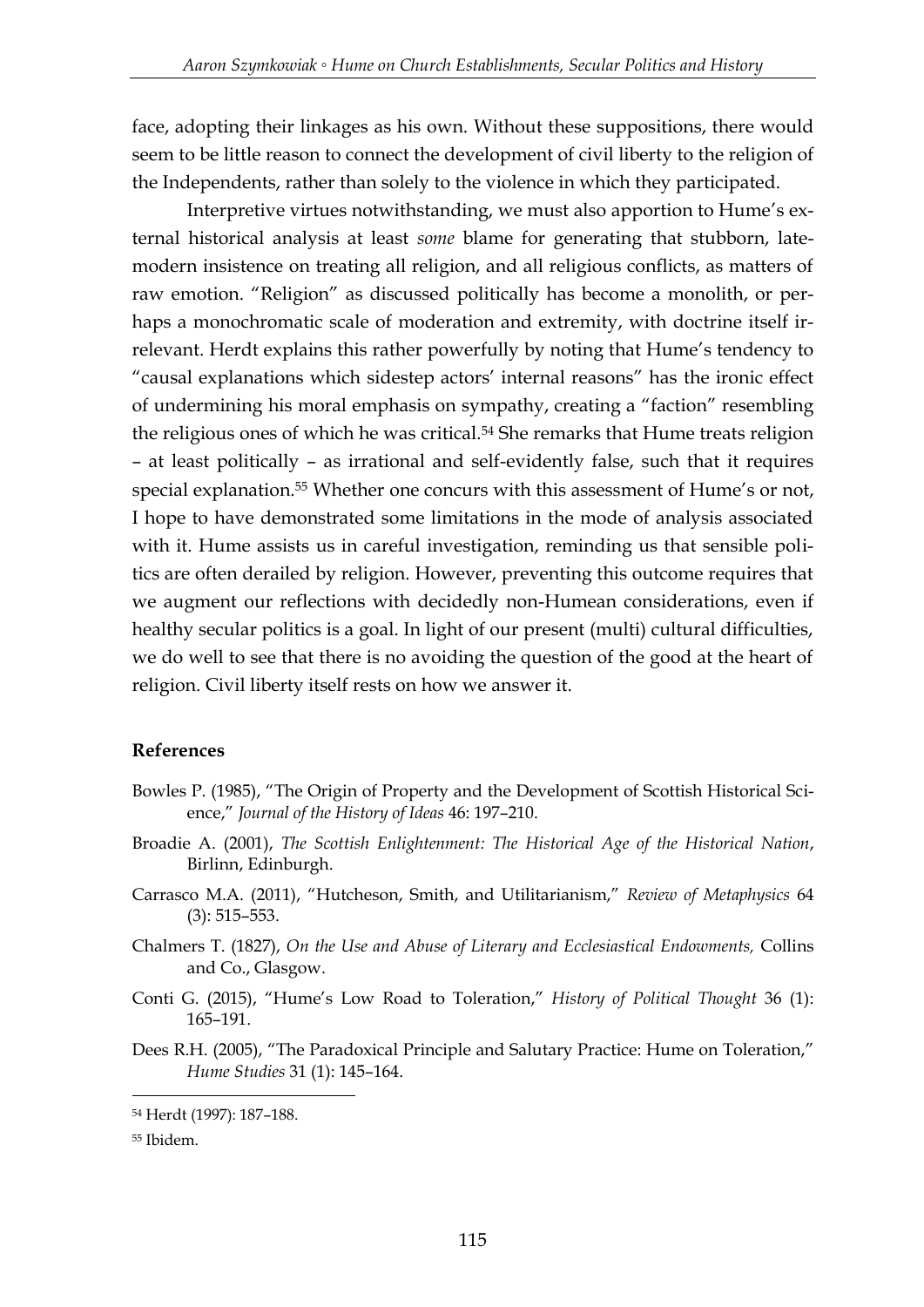- Emerson R.L. (1997), "Hume and the Bellman, Zerobabel MacGilchrist," *Hume Studies* 23  $(1): 9-28.$
- Forbes D. (1975), *Hume's Philosophical Politics*, Cambridge University Press, New York.
- Garrett D. (2012), "What's True about Hume's 'True Religion'?" *Journal of Scottish Philosophy* 10 (2): 199–220.
- Gaskin J.C.A. (1978), *Hume's Philosophy of Religion*, Barnes & Noble, New York.
- Harris J.A. (2015), *Hume: An Intellectual Biography*, Cambridge University Press, New York.
- Herdt J. (1995), "Opposite Sentiments: Hume's Fear of Faction and the Philosophy of Religion," *American Journal of Theology & Philosophy* 16 (3): 245–259.
- Herdt J. (1997), *Religion and Faction in Hume's Moral Philosophy*, Cambridge University Press, New York.
- Hume D. (1983), *The History of England: From the Invasion of Julius Caesar to the Revolution in 1688*, Liberty Classics, Indianapolis. [*H*]
- Hume D. (1998), *An Enquiry Concerning the Principles of Morals*, T.L. Beauchamp (ed.), Oxford University Press, New York. [*EPM*]
- Hume D. (1999), *An Enquiry Concerning Human Understanding*, T.L. Beauchamp (ed.), Oxford University Press, New York. [*EHU*]
- Hume D. (2008), *Principal Writings on Religion, Including Dialogues Concerning Natural Religion and The Natural History of Religion*, J.C.A. Gaskin (ed.), Oxford University Press, Oxford. [*DNR* and *NHR*]
- Hume D. (1987), *Essays, Moral, Political, and Literary*, E.F. Miller (ed.), Liberty Classics, Indianapolis. [*EMPL*]
- Hume D. (2000), *A Treatise of Human Nature*, D.F. and M.J. Norton (eds.), Oxford University Press, New York. [*T*]
- Kennedy G. (2013), "Adam Smith on Religion," [in:] *Oxford Handbook of Adam Smith*, Oxford University Press, Oxford: 464–484.
- Marusic J. S. (2012), "Refuting the Whole System? Hume's Attack on Popular Religion in 'The Natural History of Religion,'" *Philosophical Quarterly* 62 (249): 715–736.
- Plato (1991), *The Republic*, trans. A. Bloom, Basic Books.
- Pocock J.G.A. (2006), "Adam Smith and History," [in:] *The Cambridge Companion to Adam Smith*, Cambridge University Press, Cambridge: 270–287.
- Sabl A. (2009), "The Last Artificial Virtue: Hume on Toleration and Its Lessons," *Political Theory* 37 (4): 511–538.
- Sabl A. (2012), *Hume's Politics: Coordination and Crisis in the History of England*, Princeton University Press, Princeton.
- Smith A. (1981), *An Inquiry into the Nature and Causes of the Wealth of Nations*, R.H. Campbell, A.S. Skinner, W.B. Todd (eds.), Liberty Classics, Indianapolis. [*WN*]
- Smith A. (1982), *The Theory of Moral Sentiments*, D.D. Raphael, A.L. Macfie (eds.), Liberty Classics, Indianapolis. [*TMS*]
- Stewart M.A. (1997), "Hume's 'Bellmen's Petition': The Original Text," *Hume Studies* 23  $(1): 3-7.$